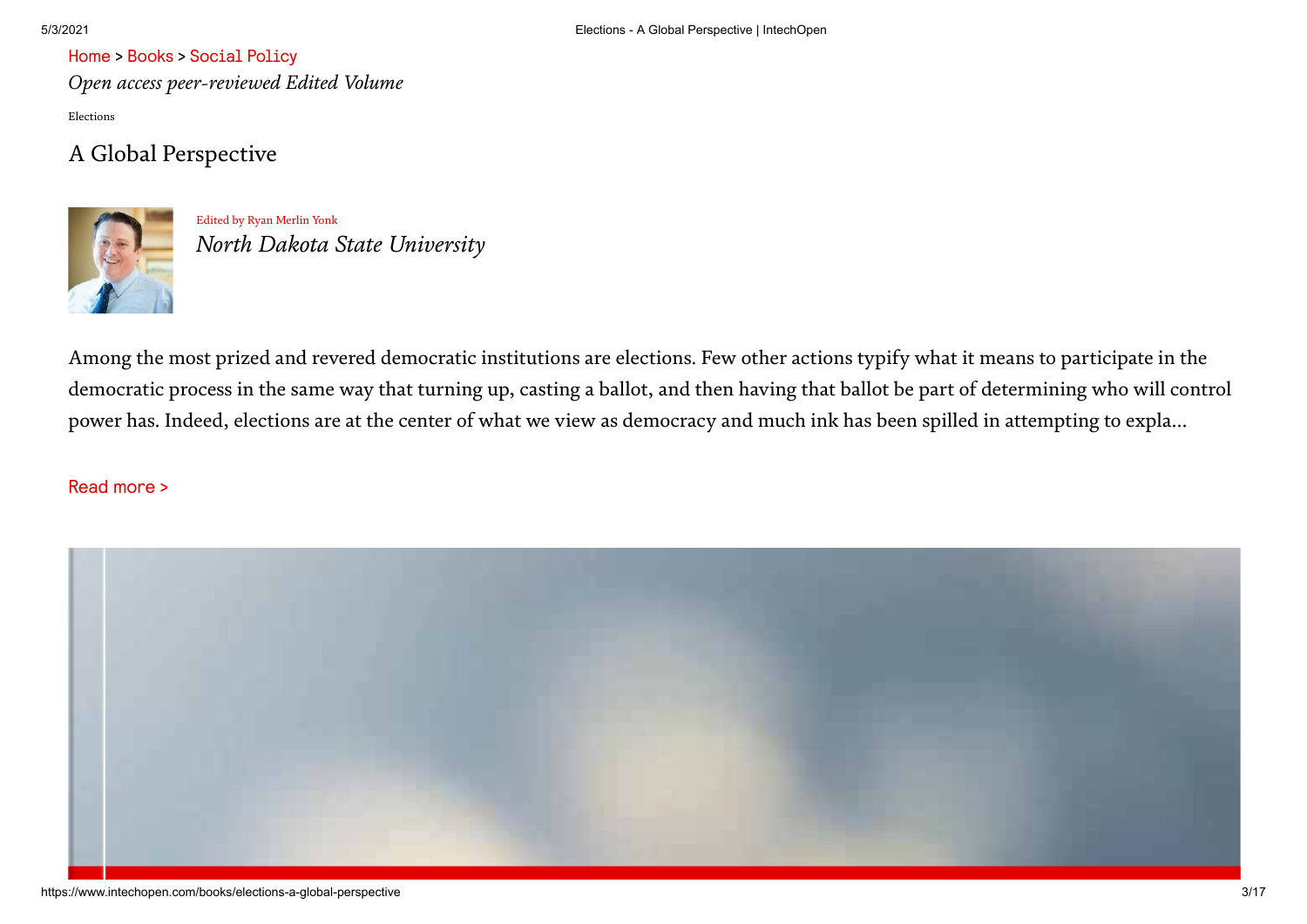# **[IntechOpen](https://www.intechopen.com/books/elections-a-global-perspective)**

**Elections** A Global Perspective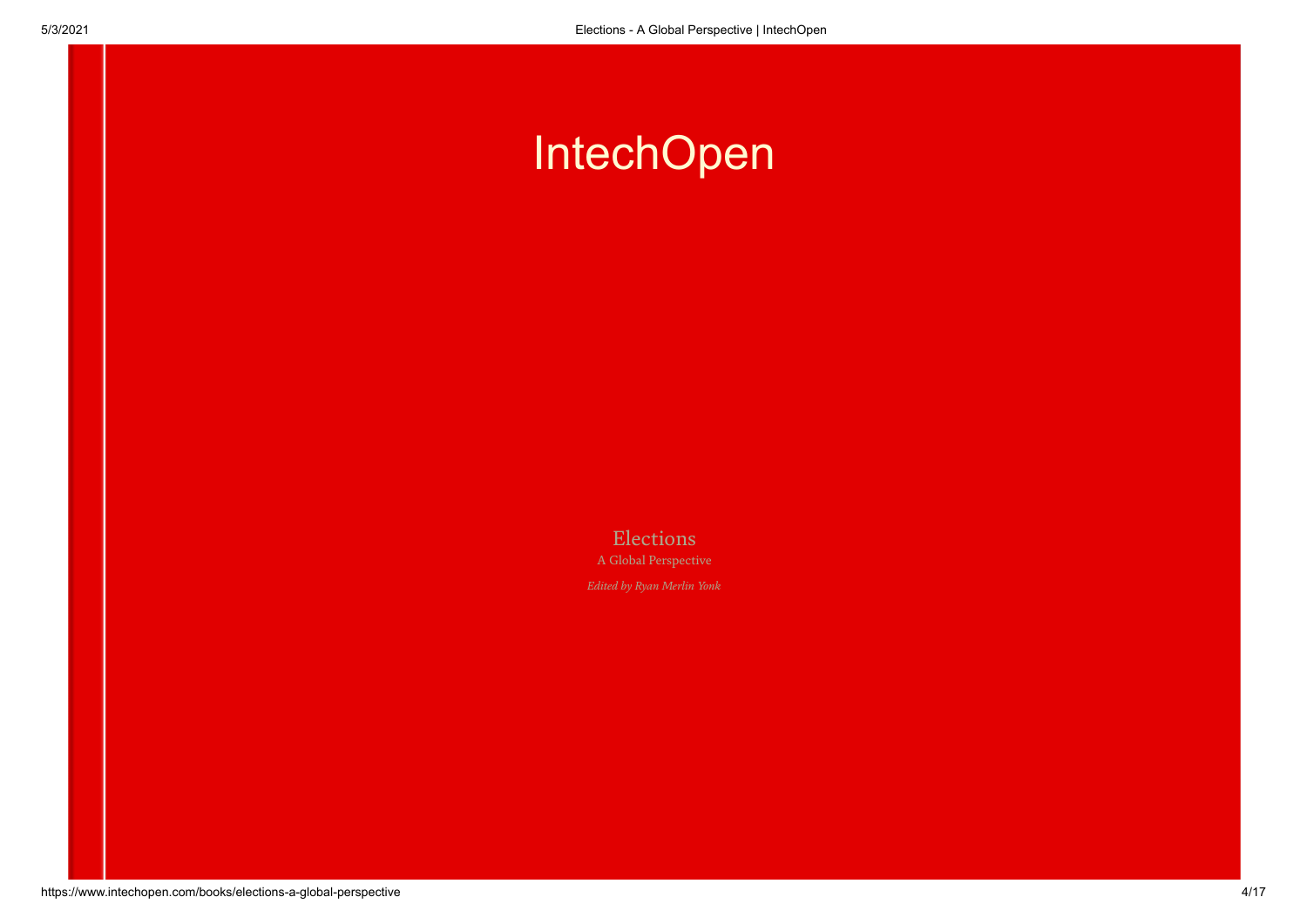



Published: February 6th 2019

DOI: 10.5772/intechopen.73469

ISBN: 978-1-78985-026-0

Print ISBN: 978-1-78985-025-3

eBook (PDF) ISBN: 978-1-83962-003-4

Copyright year: 2019

ORDER HARDCOPY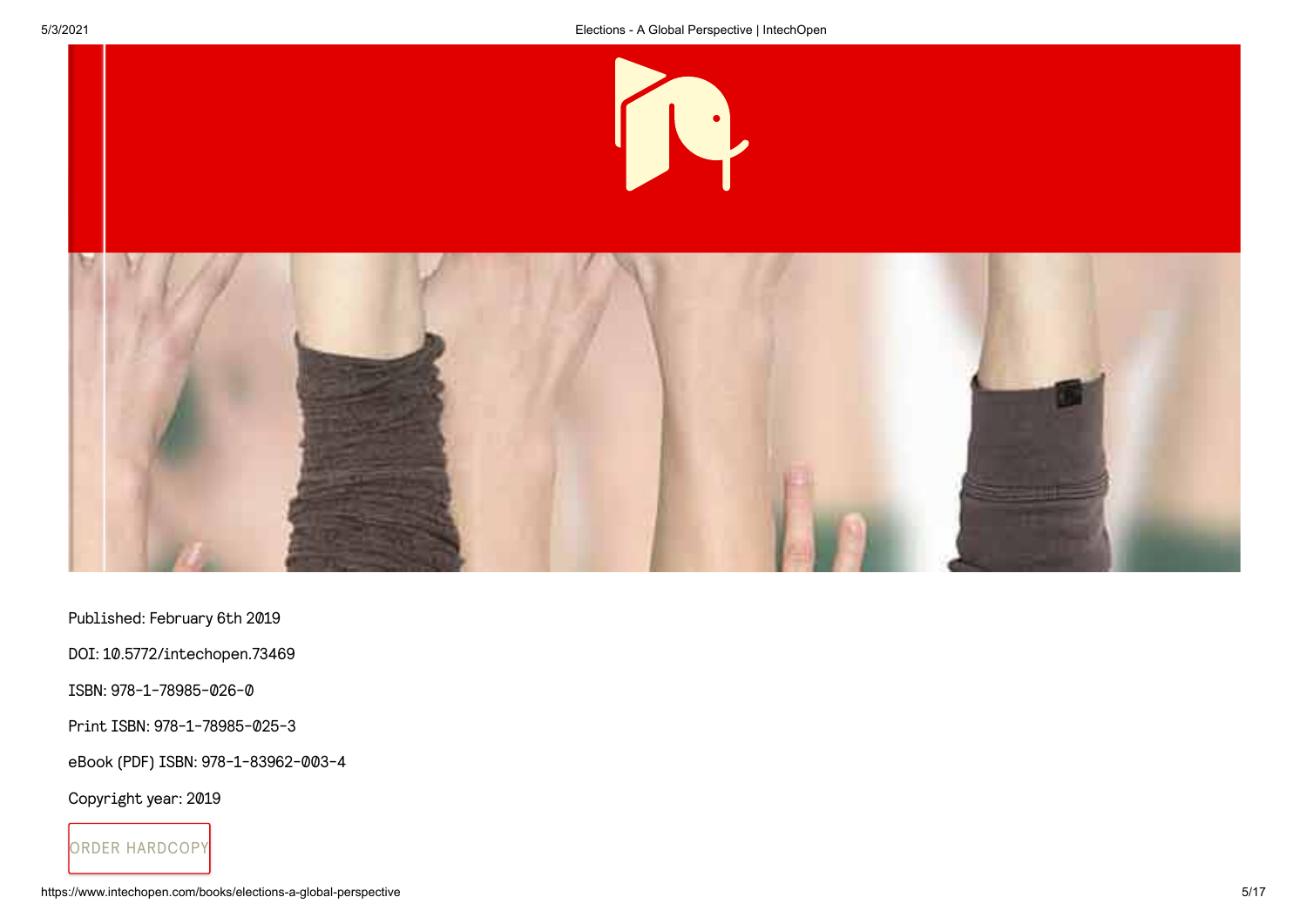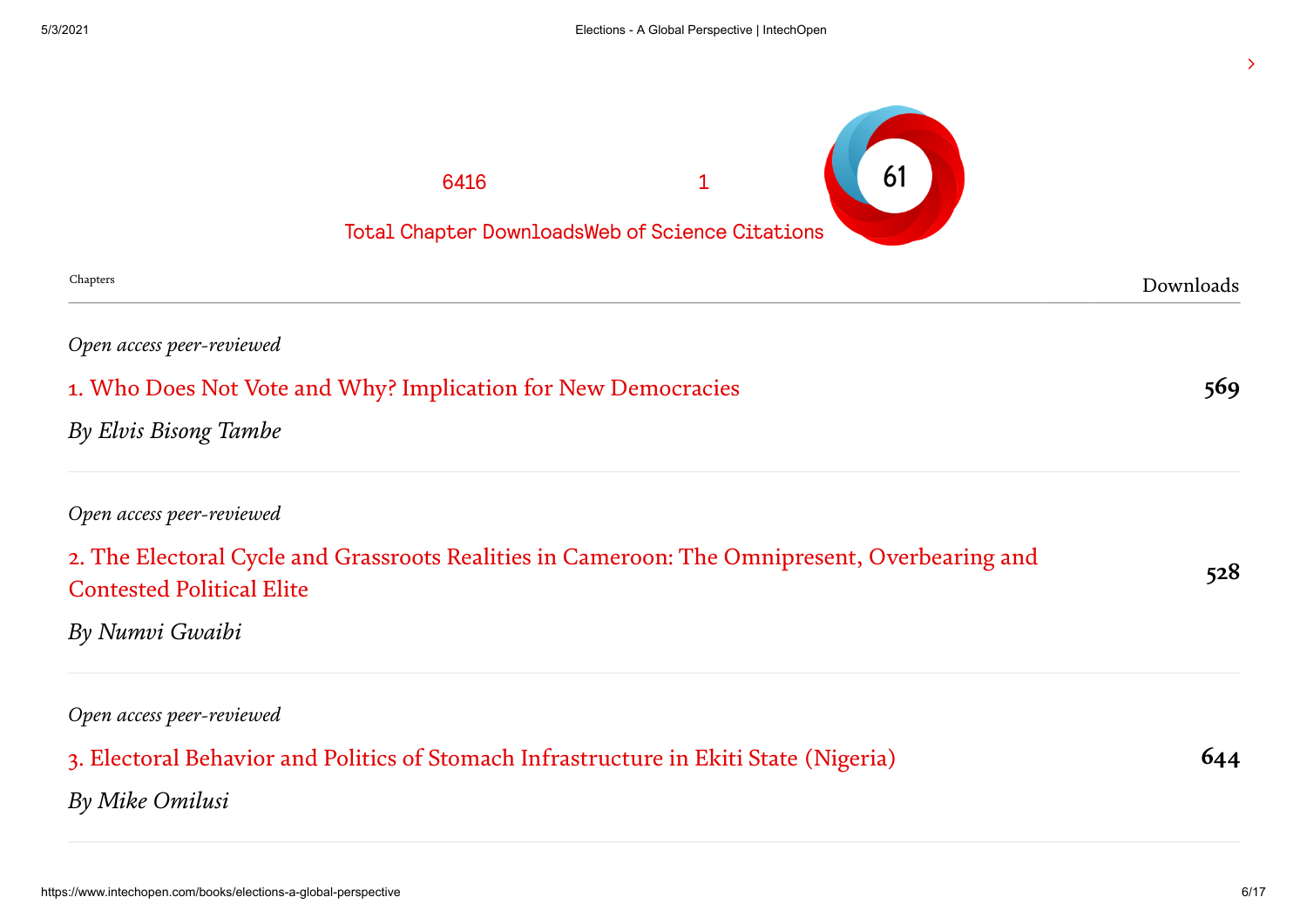| Open access peer-reviewed                                                                  |      |
|--------------------------------------------------------------------------------------------|------|
| 4. Electoral Legitimacy, Preventive Representation, and Regularization of Authoritarian    |      |
| Democracy in Bangladesh                                                                    |      |
| By Moniruzzaman M.                                                                         |      |
| Open access peer-reviewed                                                                  |      |
| 5. Estimating the Effect of Voters' Media Awareness on the 2016 US Presidential Election   | 2788 |
| By Lauren Dique and Maria Gallego                                                          |      |
| Open access peer-reviewed                                                                  |      |
| 6. How Italian Female Local and National Politicians Perceive and Cope with Obstacles in a | 448  |
| <b>Gatekeeping Political Culture</b>                                                       |      |
| By Donata Francescato and Minou Ella Mebane                                                |      |
| Open access peer-reviewed                                                                  |      |
| 7. Presidential Elections of 1934 in Colombia and Mexico                                   | 410  |
| By Olga Yanet Acuña Rodriguez                                                              |      |
| Open access peer-reviewed                                                                  | 476  |

8. Judicialization and Citizens: Elites and Election [Practices—Chile,](https://www.intechopen.com/books/elections-a-global-perspective/judicialization-and-citizens-elites-and-election-practices-chile-1860-1920) 1860–1920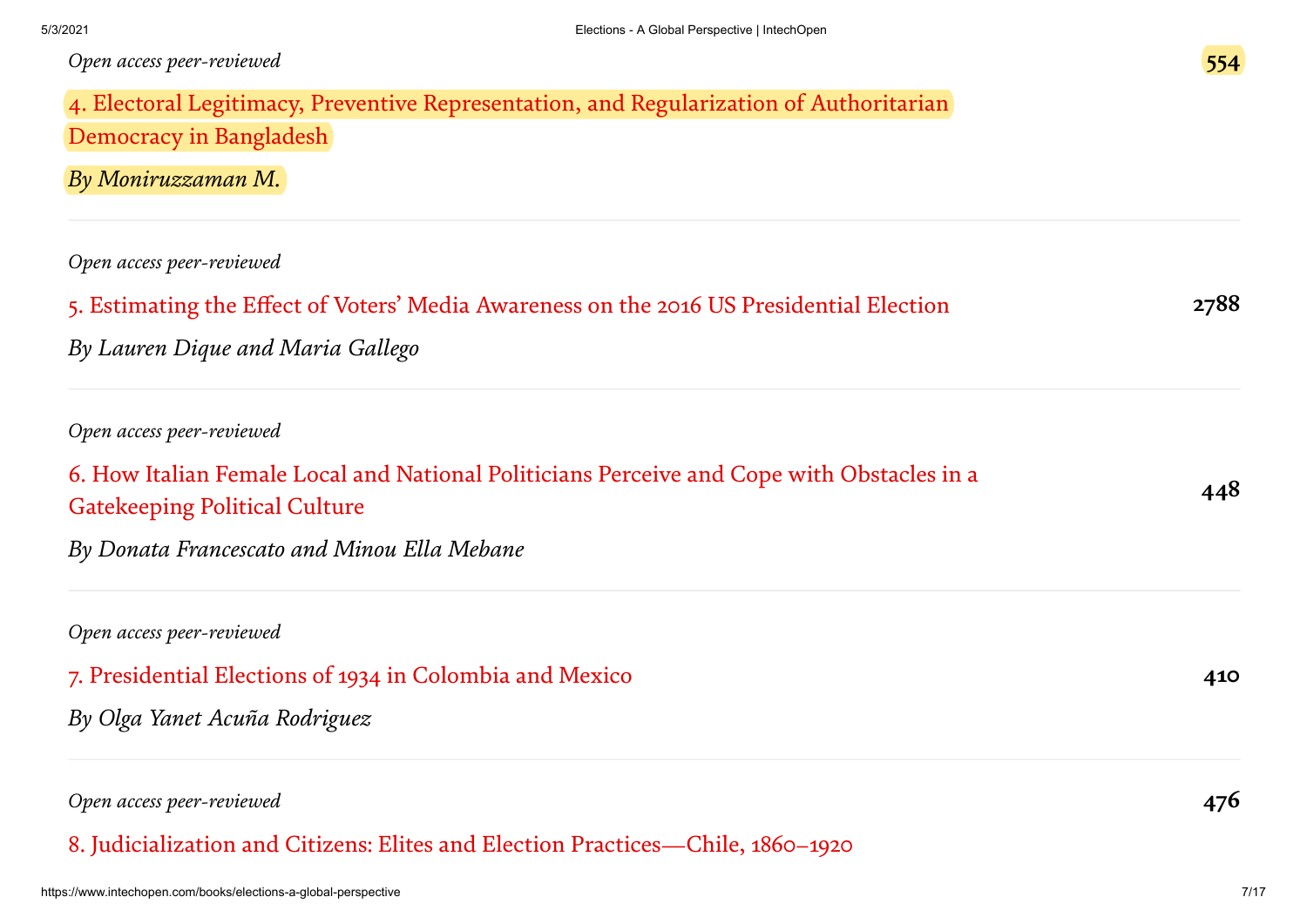## Chapter and author info

Author

## Moniruzzaman M.\*

*Department of Political Science, International Islamic University Malaysia, Kuala Lumpur, Malaysia*

## \*Address all correspondence to: mmzaman@iium.edu.my

DOI: 10.5772/intechopen.80929

From the Edited Volume

## Elections - A Global [Perspective](https://www.intechopen.com/books/elections-a-global-perspective)

Edited by Ryan M. Yonk



Hide -

1. Introduction

As the cornerstone of democracy is the peoples' representation and rule, democratization obviously involves elections. Thus, elections have been the only means to connect between peoples' representation and democracy. Howe elections as a system and mechanism are not a monolith; rather, it has taken on a variety of forms to ensure proper representation []; the two most popular forms being first-past-the post, and proportional representation (

Democracy is the most desired and legitimate political system in the modern world. Samuel P. Huntington's influential research has shown that over the past 200 years, countries around the world have generally displayed a p tendency to move toward democratic forms of government [ ]. Even though there have been substantial reversals in some instances, generally, the trend, has gained momentum following the end of colonialism and, later, the en the Cold War. This is substantiated by the fact that the number of countries with a democratic form of government today is much higher than at any other time in the past. Huntington argued that the process of democratizati occurred in a number of waves; according to his analysis, the third and last wave created the biggest impact. Arguably, the trend toward democracy after 1990, following the end of the Soviet Socialist system, the Gulf war and the "Arab Spring" in 2010, set the biggest wave, which some experts have termed the fourth wave [,,,,].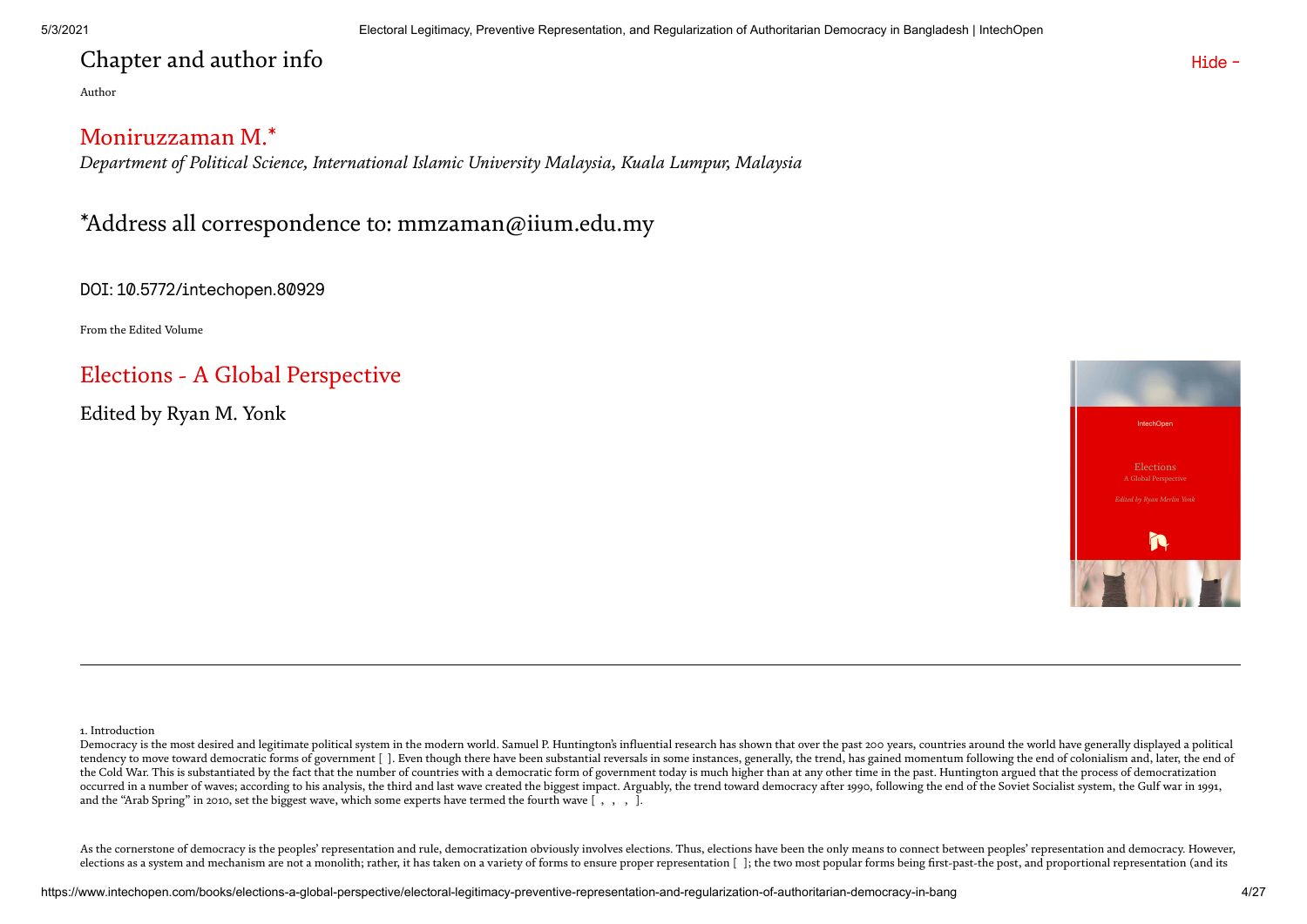

© 2019 The Author(s). [Licensee IntechOpen.](http://creativecommons.org/licenses/by/3.0) This chapter is distributed under the terms of the Creative Commons Attribution 3.0 License, which permits unrestricted use, distribution, and reproduction in any medium, provided the original work is properly cited.

How to cite and reference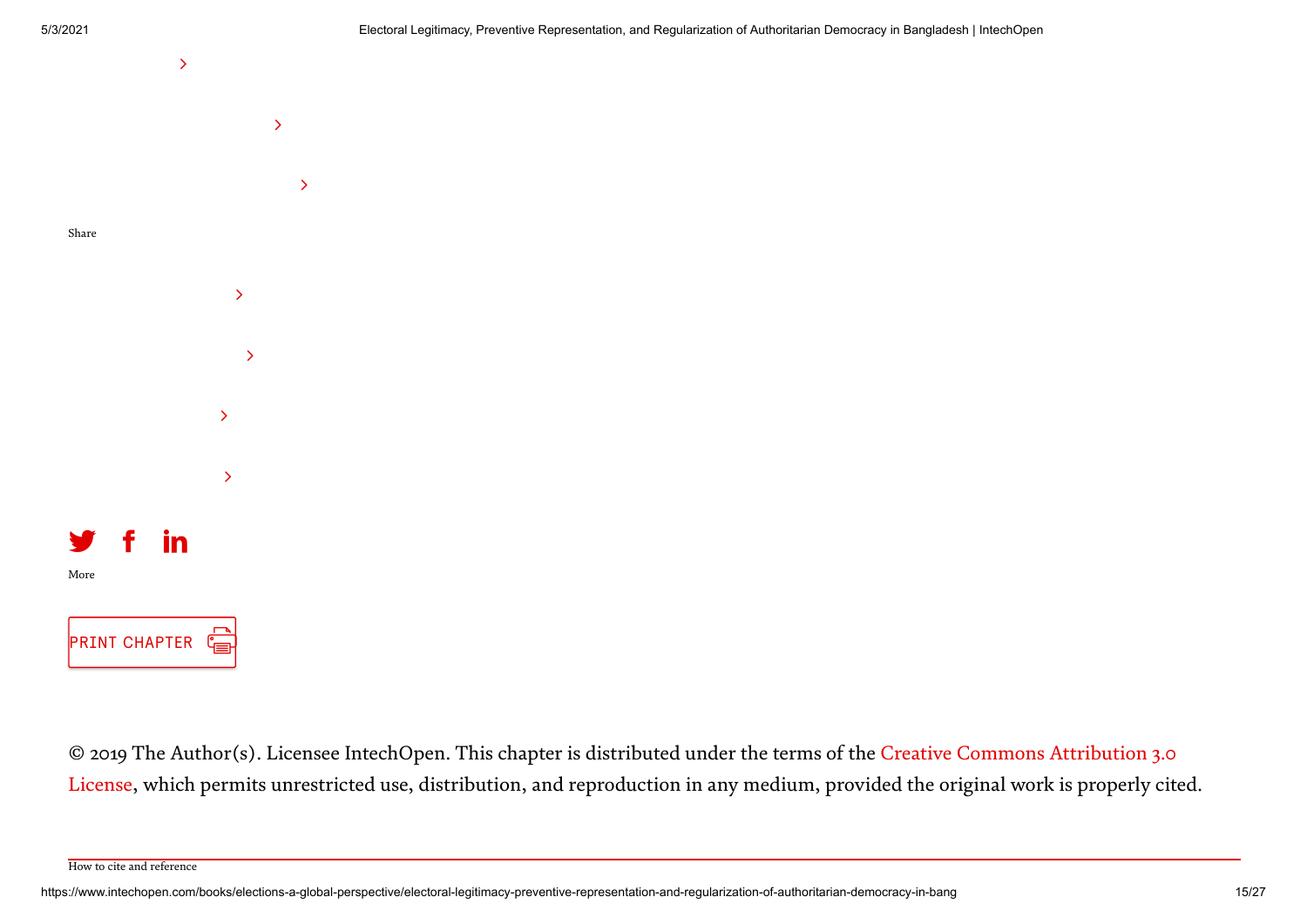### **Chapter**

## Electoral Legitimacy, Preventive Representation, and Regularization of Authoritarian Democracy in Bangladesh

*Moniruzzaman M.*

#### **Abstract**

Despite variations in its forms, contents, and qualities, arguably regular election is the only tool that upholds the "democratic" label of a government. Election works as the only legitimizing factor and, over the past several decades, it has become a popular means for authoritarian political leaders or dominant political parties in young or transitional democracies to consolidate their powerbase. Hence, elections have apparently lost their representative value and have, increasingly, been turned into a democratic means to legitimize and institutionalize undemocratic regimes. This has been the most obvious trend in Bangladesh electoral politics over the past decade. Both national and local level elections are engineered in such ways through manipulating electoral laws, the election commission, and the legal system that effectively developed an intended mechanism of preventive representation. A field of electoral competition emerged from such a mechanism where the opposition parties are formally and informally prevented from entering competition in the first place. Technically, this is shown as deliberate nonparticipation by the opposition parties but, in effect, nonparticipation is deliberately orchestrated by the ruling party. An eventual outcome is a government that is free from the parliamentary or legislative opposition, which helps to regularize an authoritarian democracy in the country.

**Keywords:** election, preventive representation, authoritarian democracy, Bangladesh

#### **1. Introduction**

Democracy is the most desired and legitimate political system in the modern world. Samuel P. Huntington's influential research has shown that over the past 200 years, countries around the world have generally displayed a political tendency to move toward democratic forms of government [1]. Even though there have been substantial reversals in some instances, generally, the trend, has gained momentum following the end of colonialism and, later, the end of the Cold War. This is substantiated by the fact that the number of countries with a democratic form of government today is much higher than at any other time in the past. Huntington argued that the process of democratization occurred in a number of waves; according to his analysis, the third and last wave created the biggest impact. Arguably, the trend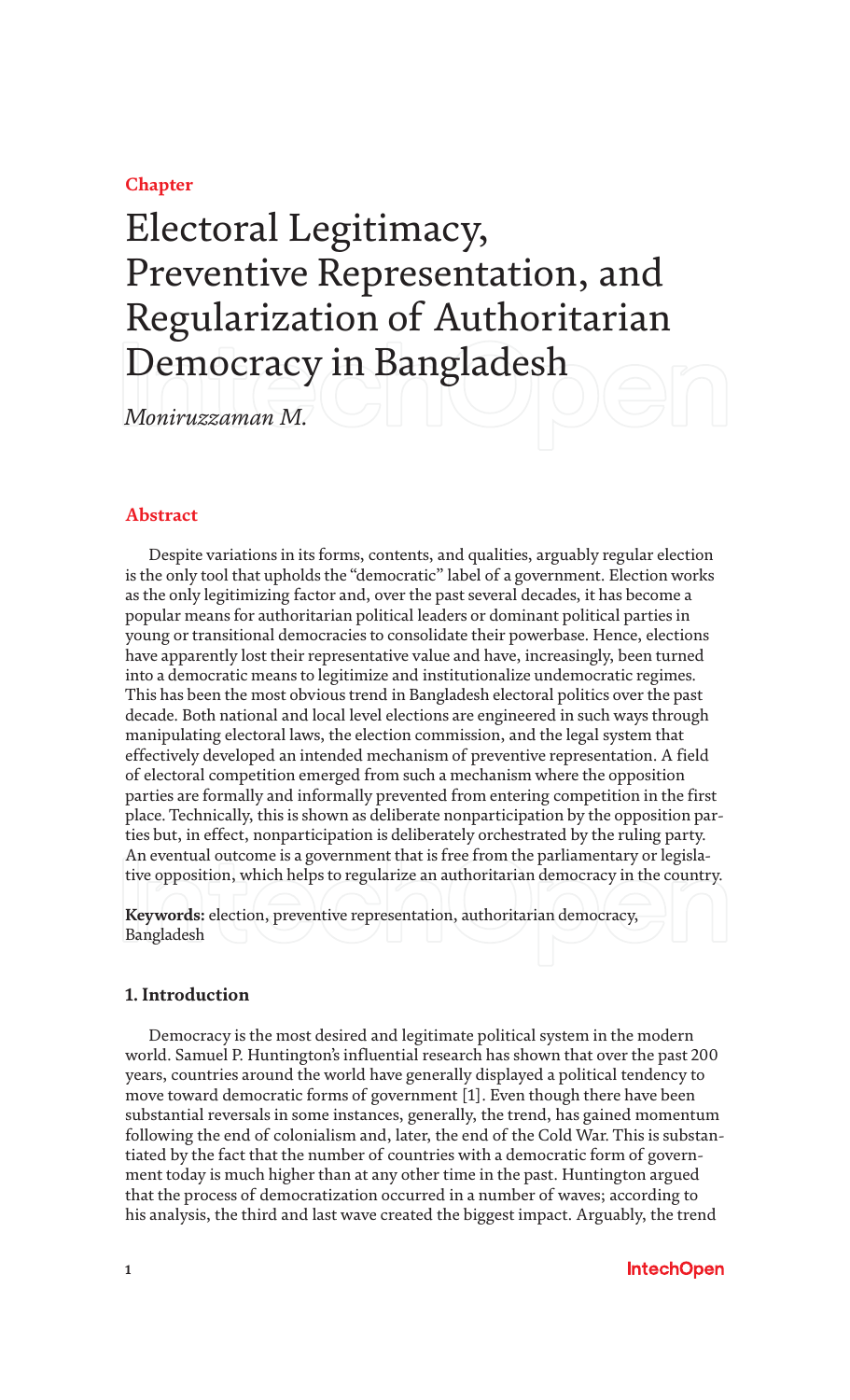toward democracy after 1990, following the end of the Soviet Socialist system, the Gulf war in 1991, and the "Arab Spring" in 2010, set the biggest wave, which some experts have termed the fourth wave [2–5].

As the cornerstone of democracy is the peoples' representation and rule, democratization obviously involves elections. Thus, elections have been the only means to connect between peoples' representation and democracy. However, elections as a system and mechanism are not a monolith; rather, it has taken on a variety of forms to ensure proper representation [6]; the two most popular forms being first-pastthe post, and proportional representation (and its varieties). Over time, as the democratization trend continuously gained momentum, the election mechanism has developed with further complexities. Notwithstanding multiple variations and complexities, it appears that countries' transition toward—and continue in its maintenance of—democracy, invariably has led to elections being implemented as a means of legitimacy.

In mature and consolidated democracies, especially in highly industrialist countries, elections serve twin functions: representation of the people and continuity of democracy. But that, apparently, is not the case with new or young democracies in nonindustrialist or underdeveloped countries, where elections are used merely as legitimizing tools for the ruling regime to preserve and continue its power. Therefore, the true meaning of "representation" often remains suppressed. An analysis of the relationship between elections and democracy in Asian, African, and Latin American countries reveal that the ruling regimes tend to hold periodic elections to maintain a "legitimacy cloak" of democracy. Hence, the meaning of and relationship between elections and democracy in "western" and nonwestern countries are not the same.

This chapter takes a detailed look at elections in Bangladesh, and their true function, not as a means of representation and democracy, but as a means of *preventive* representation, and a legitimizing label for the ruling regimes. In other words, elections are manipulated to prevent the opposition parties from representing the people, to provide legitimacy to the ruling parties, and to maintain the democratic label of governance. The first section of the chapter provides an overview of the general electoral and democratic trends in western and nonwestern countries; and the second section offers a detailed analysis of elections and democracy in Bangladesh.

#### **2. Election, representation, and democracy**

There is an inseparable relationship among election, political representation, and democracy. One without the others is inconceivable. It is the idea of democracy as a political system that essentially necessitates the other two. The idea of democracy is not new; it is as old as the ancient Greek political thought. The Greek philosophers of the time, notably Plato and Aristotle, discussed and analyzed democracy as a system of government in comparison with other systems such as monarchy, aristocracy, and oligarchy. Even though it was well conceived, the philosophers did not prescribe the system as necessarily good for its society. These philosophers maintained a lofty vision of an ideal society, which was based on a different set of moral good and virtue from that of the common man. They perceived that the common citizen possessed neither the level of knowledge nor the balanced moral standard required to rule that ideal society. Hence, the concept of democracy as common peoples' rule was ranked at the lowest level of gradation. In any case, subsequently, the Greek political thought was overtaken by the prevalence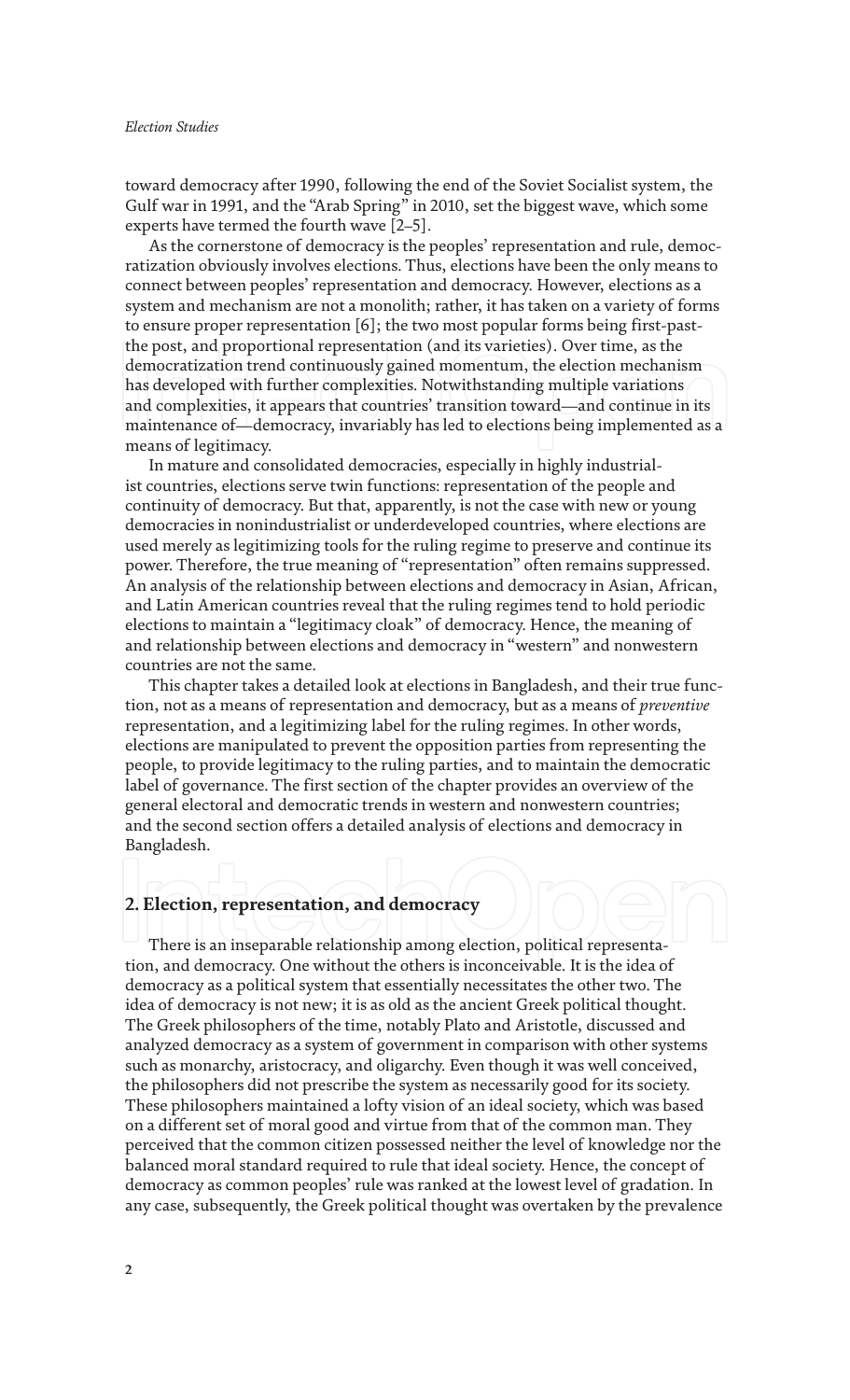of imperial and monarchic system. Interestingly, even that idea of democracy was not prevalent anywhere in the ancient world.

However, over the next two millennia, the gradual decline of the imperial and monarchial system gave rise to democratic thought and system [7, 8]. The European renaissance, reformation, and rationalism redefined the role and place of human beings in society. These movements placed humans at the center of everything as the author and maker of society, its rules and regulations replacing the role of divinity. The preeminence of humans took the center stage [9]. Eventually, rationality-based "legal-formal" political authority replaced "traditional." This legal-formal political authority was the direct or indirect representation of the people and was termed democratic. The process of representation eventually came to be known as elections. The mechanism of elections developed into the modern form of direct and indirect or first-past-the-post or proportional representation with different varieties. All over the world today, democracy is considered the most desired and legitimate form of political system, and the "democratic" regimes with all of their varieties are legitimized with one form of election or other.

#### **3. Electoral practices in western and nonwestern countries**

The western industrial countries experienced the emergence of democracy first, starting more than 200 years ago, which gave those democracies plenty of time to develop, mature, and consolidate by the time the nonwestern countries were introduced to the system following the end of colonialism. Over the course of two centuries, the mature western democracies of today have been able to institutionalize the electoral politics that ensure fair representation of the people in the government. With the exception of certain time periods when some of those democracies slipped into military authoritarianisms, generally, those democracies have maintained the tradition of party politics, electoral competition, and elected governments. Free and fair elections have been the defining characteristics of those democracies. Therefore, the western European, North American, Australia, New Zealand, and Japanese democracies are referred to as models of ideal electoral democracies [10].

Following the continental European or American models of representative and electoral democracies, the nonwestern countries have adopted either the American presidential or British parliamentarian system. However, these nonwestern countries have adapted the models to their local conditions, instead of adopting them in entirety. Because of many local political, economic, cultural, and other social reasons, electoral politics in nonwestern countries have not been institutionalized; rather in the name of democracy, party politics and election, a culture of electoral corruption and denial of competitive and fair representation have persisted. The South Asian (Bangladesh, India, Pakistan), African (Nigeria, Kenya, Ethiopia, Mali, South Africa, Sierra Leon), and Latin American (Venezuela, Ecuador, El Salvador, Chile, Peru) democracies and electoral practices are heavily marred by violence, manipulation, malpractices, and subjected to government control [11–13]. Many authoritarian democracies and electoral politics in Asia (Kazakhstan, Uzbekistan, and Russia), Africa (Algeria, Egypt), Arab (Iraq under Saddam Hussein, Syria), and Latin America (Venezuela) are heavily controlled by their sitting governments [14–16]. There, the oppositions are systematically denied the opportunity or offered a little space to contest in elections, and the controlled elections are meant just to legitimize the "democratic" label of the governments. Those democracies with defective and manipulative electoral politics are sometimes grouped together as "illiberal democracies," indicating that those "democracies" have serious shortcomings in terms of free and fair electoral politics [17].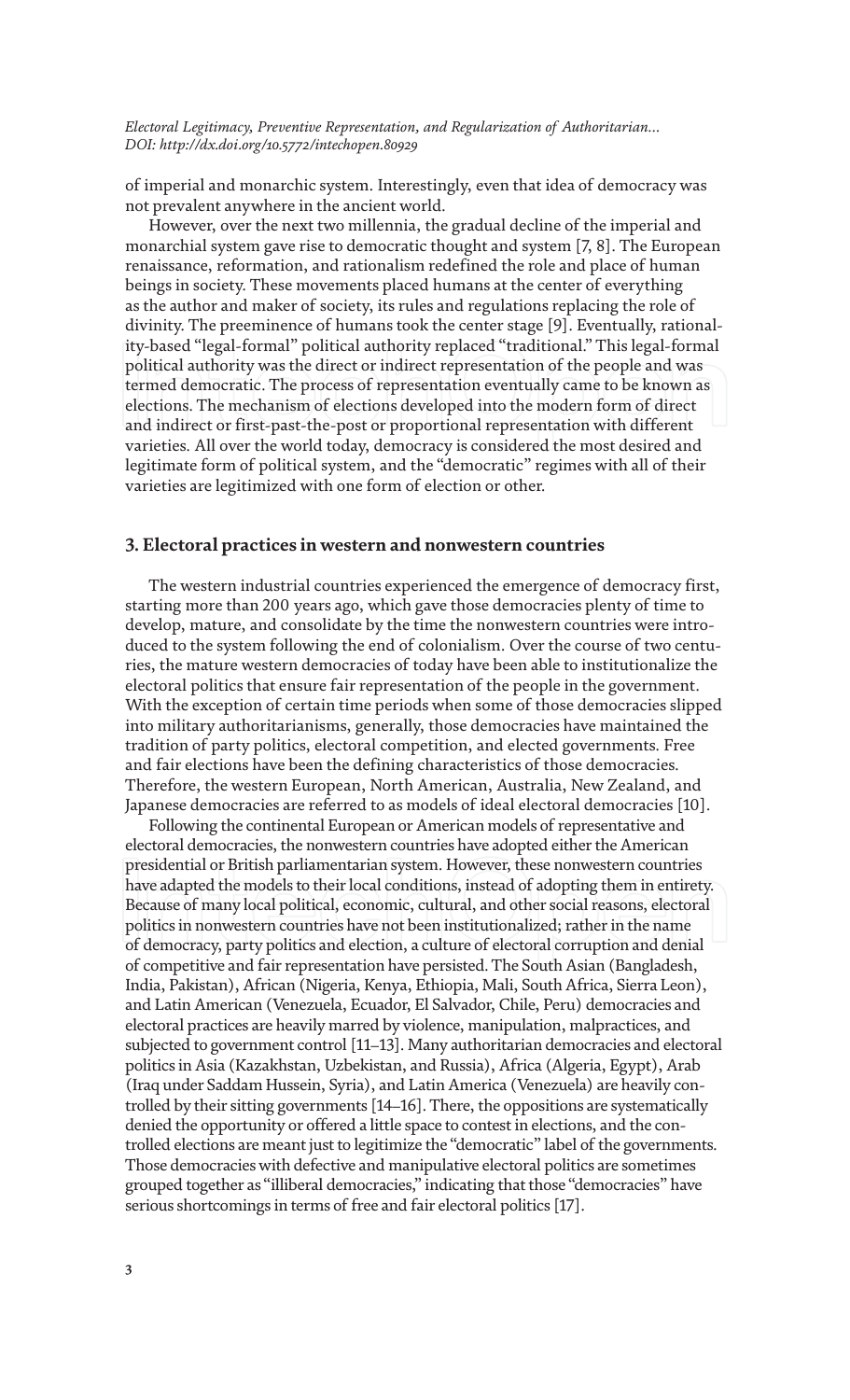#### **4. Electoral trend and history in Bangladesh**

Bangladesh is a tiny but populous South Asian country. Then called East Pakistan, its independence from West Pakistan in 1971 came as a result of West Pakistani's denial of a transfer of political power to the victorious East Pakistani political party. The entire Pakistan was to transit from military to democratic rule through national legislative elections held in December 1970. Historically, this occurred toward the end of what Huntington termed the Second Wave of democracy. Even though its citizens gave a resounding electoral mandate to the east Pakistani political party named Awami League, the west Pakistani popular leader and the west-Pakistan dominated military regimes were reluctant to uphold the representation choice of the people, and instead were inclined to a military authoritarian regime. Eventually, a 9-month long civil war broke out, essentially on the issue of representation; East Pakistan achieved independence with a new name: Bangladesh [18].

Since 1971, independent Bangladesh has conducted 10 national elections, the first in 1973, and the most recent in 2014. However, the electoral and government systems kept oscillating between parliamentary and presidential, until it finally settled in favor of a parliamentary system, which effected through a constitutional amendment in 1991. Its legislature, known as *Jatiyo Sangsad* (national assembly), is comprised of 350 directly elected members for a 5-year term. Of these, 300 are elected based on first-past-the-post system, representing single-member electoral districts. The elected members then fill the remaining 50 seats, reserved for women, based on proportional representation of the elected parties.

Even though there are at least four dozen political parties in Bangladesh, only two parties stand tall: Bangladesh Awami League (AL) and Bangladesh Nationalist Party (BNP). Since the mid-1980s, the two parties have maintained coalition alliances separately with other minor parties. AL has a coalition of 14 parties, and BNP has a coalition of 18 parties. In the early 1970s, AL enjoyed almost absolute popularity as a freedom-winning party for the country; in 1973, it achieved landslide victory in 1973 elections. However, by the late 1970s, BNP was established and wrested AL's popularity in the 1979 election. The tide turned in the 1986 elections when a new party, Jatiya Party (JP), which was formed in 1984, contested the election. From 1991 onward, electoral contestation has remained basically in the hands of AL and BNP [19].

In Bangladesh, elections are conducted at seven layers of administration at both national and local levels. From top to bottom, these are the presidential election, national assembly election, city corporation election, district council election, subdistrict council election, municipal election, and union council election. At all levels, the elections are conducted along party lines.

During the first decade of independence, elections were largely a fairly competitive game for representative politics. Either because the people were not highly politically socialized, or the scope of political participation was limited to city dwellers, the elections were systematic, competitions were among professional politicians, and representations were by qualified politicians. However, over time, the representational politics became tainted with money, muscle, violence, manipulation, and became largely commercial in nature. The goals for such tainted representational politics were twofold: continuation of the ruling party in power by any means possible and prevention of the opposition from getting into power by any means possible. Between these two goals, the real objective of political representation through elections had disappeared. This remains the trend of politics of preventive representation and regularization of authoritarian democracy in Bangladesh.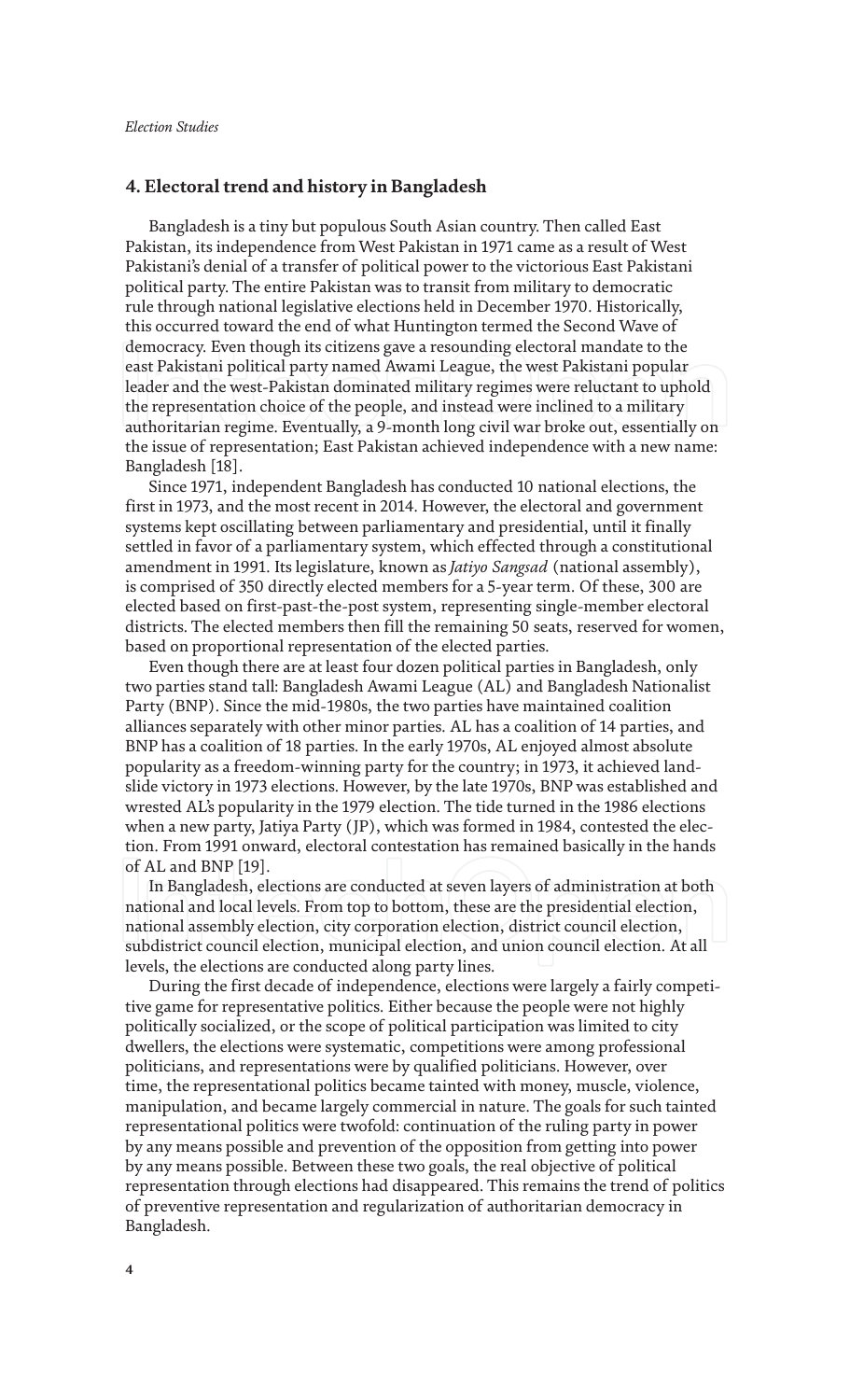#### **5. Election engineering and preventive representation**

Until 1970, Bangladesh (then East Pakistan) elections were contestations between east and west Pakistan, which probably bound the Bengalis more tightly, allowing them to overlook their differences. However, in independent Bangladesh, the scope, objectives and process of electoral competition have changed such that the stakes have become very high, due to increasing population and limited resources. This was further aggravated by the nature and intensity of traditional and modern forms of economic and political clientelism that decisively control resource allocation and distribution in Bangladesh. Therefore, as a global wave, Bangladesh has had to lean toward maintaining a democratic form of government, and to do that, it had to allow for periodic elections. But since competition for political and economic resources are very high, elections did not remain immune from deliberate distortion. A culture of massive election engineering has developed since the mid-1980s, and has become a political endemic in the country, ridiculing representation and democracy [20].

There are many forms of election engineering that various political parties have practiced during the past three decades. These various forms include intentional timing, gerrymandering, changing of electoral rules, and the voting system. Due to the spike in population and sociopolitical development over time, such changes are sometimes warranted. Therefore, with the ever-changing contexts and demographics, even consolidated democracies sometimes adjust aspects of their electoral mechanisms and processes, though mostly for the purpose of ensuring fair representation. However, in young and new democracies, especially in Asian, African, and Latin American countries, election engineering includes deliberate means to control the entire election and representative process. Often, elections are offered periodically to renew the legitimacy—and ascertain the longevity—of the ruling parties or regimes, and not necessarily to mean that those in power are the true representatives of the people. Simultaneously, the entire election mechanism is controlled in such a way that it prevents the representatives desired by the people from rising to power. During the past decade, the electoral practices in Bangladesh have displayed a strong tendency toward preventive representation.

#### **5.1 Mechanism of preventive representation in Bangladesh**

As described earlier, elections in nonwestern countries are heavily marred by defective practices, and Bangladesh is not an exception. In this section, specific forms of electoral malpractices and corruptions are discussed [21–27].

#### *5.1.1 Controlling of the election commission*

Elections in Bangladesh are managed and conducted by an autonomous body known as Bangladesh Election Commission (EC), which is constitutionally sanctioned and empowered. Constitutionally, the EC is to discharge the duties relating to election, maintaining absolute neutrality without favoring or disfavoring the ruling or the opposition parties. However, in Bangladesh, the EC has become a highly politicized and controversial institution since 1991. Since it has the absolute power in determining district boundaries, nomination and selection, ballot-box distribution and vote counting, the ruling parties have been heavily inclined to use the institutions in their favor by appointing like-minded or partisan Commissioners. The opposition parties, being aware of such facts, take it gravely, to the point of sparking serious antigovernment movements and national political crises, as occurred in the mid- and late-1990s. So the appointment of an election commissioner is an important consideration of a sitting government.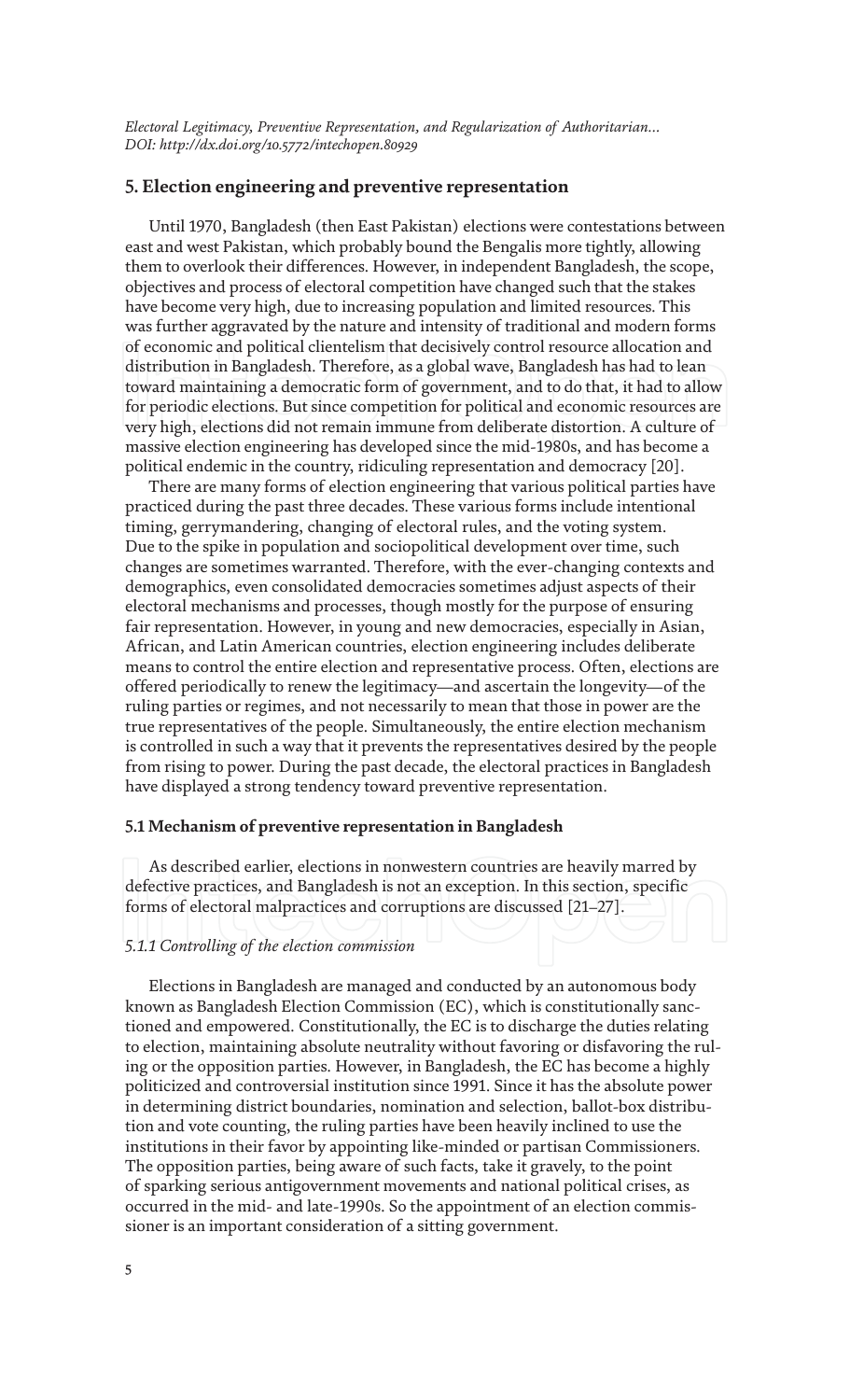An election commissioner should, ideally, be a politically neutral person commanding respect and acceptance by all. The most desired candidate for the post would, for instance, be a recently retired chief justice. A sitting government pays particular attention to this factor and awaits a suitable time when the retirement of a chief justice and appointment of an election commissioner coincides. For that matter, the government may intentionally appoint a chief justice knowing that his retirement could coincide with the timing for appointing a new election commissioner, so that he can then be chosen for the EC position. This was a common strategy during much of the 1990s, when major political parties could still force each other to change the course of action. However, over the recent decade, the issue has become normalized in favor of government choice, as the voice and influence of the opposition parties have been completely decimated through an authoritarian type of elected government. Since 1995, all seven chief election commissioners have been seriously controversial and considered to be highly partisan, as their decisions and behaviors clearly supported the government's preferences. The most notorious chief EC was the 11th commissioner (2012–2017), when the 2014 national and 2016 Union Council elections were the most controversial and defiantly in favor of the ruling party.

#### *5.1.2 Imprisonment*

Preventive representation is often associated with predatory legal means to disqualify prospective opposition candidates from contesting elections. In Bangladesh, arbitrary and false cases against social and political opponents are commonplace, and are effective tools to score political gains. The culture of filing cases against anonymous suspects is very strong, and primarily used against political opponents. The recently adopted antiterrorism and cybercrime laws have added a new dimension to the existing culture of false cases and arbitrary arrests. Usually, for any political violence, the ruling party activists file police cases *en masse* and anonymously against the opposition activists. During the election period, the police, then, in collaboration with the ruling party, arrested the key opposition figures, ostensibly for some wrong that had been filed earlier by an anonymous individual. This is then used, with reference to electoral rules, to disqualify key opposition candidates from contesting in elections. In addition, many are denied bail by the courts, which are also controlled by the partisan judges. As such, a carefully coordinated legal, administrative and political nexus is used to frame political opponents within the legal grid to systematically prevent them from contesting. The implication is that such practice denies people the opportunity to choose from a wide range of candidates. In other words, it often offers the voters no alternative choice, which results in many voters abstaining from voting; this ensures that the ruling party's fielded candidates will win the elections.

#### *5.1.3 Preventing nomination*

Elections offer open and equal opportunity for every eligible citizen to contest to represent the people and their interests in politics and government. For that, every citizen has equal right to file a nomination for election, either independently, or on behalf of a party. However, in Bangladesh, such a level playing field is increasingly disappearing with the rise of new and innovative techniques to prevent the nomination of opposition candidates in the first place. This was very systematically played for the first time in massive form in 2014 national parliamentary elections.

In that instance, AL, which was (and still is) the sitting government, was bent to get re-elected with even a stronger majority, for which it adopted a policy of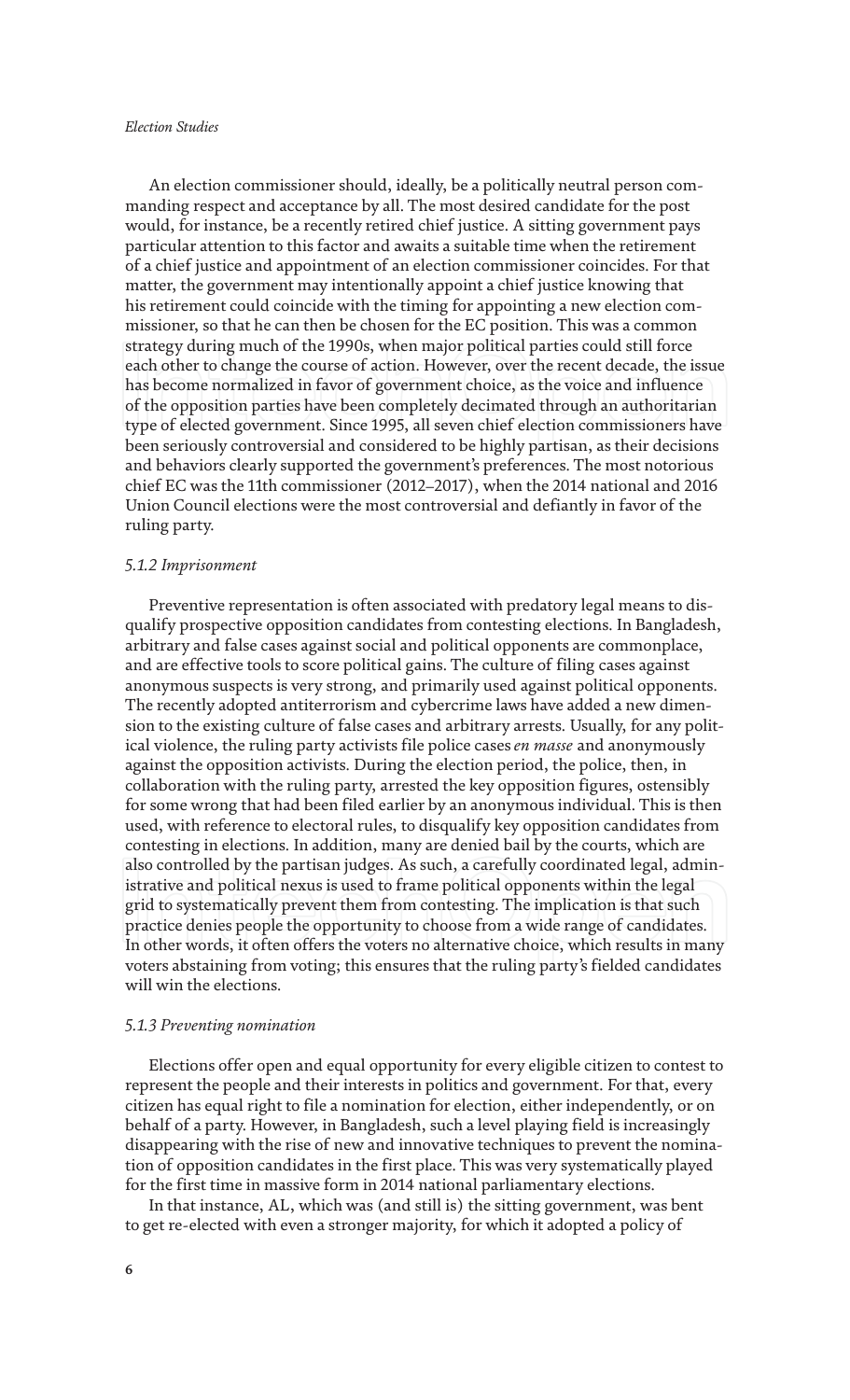preventing nominations on a massive scale. The AL wanted to ensure its simple majority in that year's parliamentary elections amidst an empty field, i.e., no opposition candidates. To ensure this, AL's armed thugs and activists intimidated willing opposition candidates at their homes with threats, and warned them against filing a nomination; the opposition candidates who showed up on Nomination Day were prevented from approaching the election commission offices to file for nominations; and those who were able to file their nomination were forced under severe threats to withdraw. This was systematically done to ensure that at least 154 seats would not be contested, a figure sufficient to ascertain a simple majority. In total, 154 seats were uncontested. Of the remaining seats, the ruling party ensured that most of the seats were won by their candidates. Such massive manipulation of the election mechanism resulted in all of the opposition parties boycotting the election, thus preventing a fair representation.

#### *5.1.4 Preventing political campaign*

For elections, campaigning is a must. However, in Bangladesh, political campaigning is now mostly one sided, as the opposition parties enjoy no—or relatively little—opportunity to campaign: the nature of political campaigning is violenceprone, and its forms include large-scale, open-air political gatherings, mammoth street processions, competitive showdowns, and physical violence. Naturally, the ruling party always enjoys the support of the law-enforcement authorities in such competitive election campaigns, while the opposition parties are disfavored by those authorities. The police often approve the ruling party's use of a suitable public space, including major roads for campaign gathering, at the same time denying the opposition parties the same. Often, if a public venue is approved for an opposition party for a specific day and time, the ruling party will then organize a similar event at the same place and time; this then becomes an excuse for the police to cancel both events. In the face of such predatory government and police behaviors, the opposition is always disadvantaged. Obviously, such political and administrative obstructions prevent the opposition and the people from reaching out to the other during the campaign period.

#### *5.1.5 Arresting polling agents*

In elections, ballot casting venues are represented by polling agents of political parties. In their presence, manipulation of ballot papers or the vote casting process is prevented. This ensures free and fair elections. However, for preventive representation, this is an obstacle.

Malpractice in elections is very common in Bangladesh, and it has become highly institutionalized since the 1986 parliamentary elections under the military regime. Among other malpractices, expelling the polling agents of opposition parties from the polling booths was a common complaint that the EC would receive in large numbers. However, recently under the AL government, the practice has spiked to a disproportionate level. This was particularly noticed in the 2018 Gazipur City Corporation election, where about 50 polling agents from opposition BNP were arrested by plainclothes secret police, even though there were no criminal bases against them. Reportedly, they were simply approached by a number of unknown individuals to step out of the polling booths for a chat; once out, the polling agents were asked to remain silent and were escorted out of the polling station and taken far away for the rest of the day. They were released 60–100 km away at the end of the day. By then, the voting was conveniently over, and the AL candidate had won with a huge margin.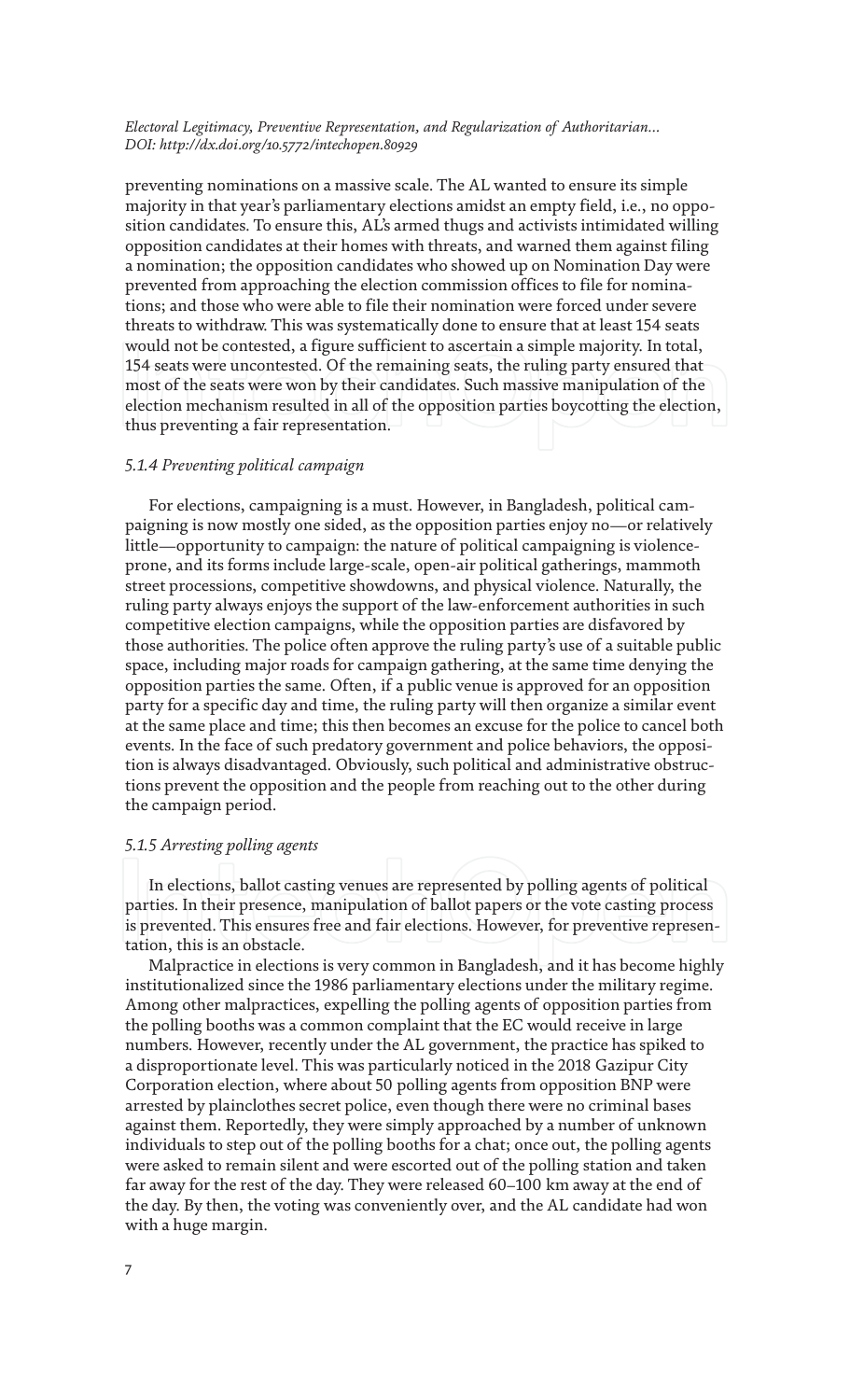#### *5.1.6 Preventing polling agents*

Expelling the polling agents or arresting them from the polling booths is an onsite example of electoral malpractices intended to prevent opposition candidates from winning. However, there are frequent offsite practices of the same when the polling agents are not even allowed to approach the polling stations in the first place. The armed supporters of the ruling party take position in groups en route to the polling stations, but not within the vicinity, to block the polling agents from reaching the polling stations. Often at gun point, they are forced to turn back, and are asked to stay away for the entire day. This is a common practice in any type of election at any level. Absence of polling agents from the polling booths creates an unsafe atmosphere for the party supporters, which eventually keeps them away from voting.

#### *5.1.7 Arresting supporters*

Another recent trend has been the arrest of opposition party supporters by the police immediately before the election day. The police might initiate an anticrime drive a few days before the election and indiscriminately arrest supporters of opposition parties based on information given by the ruling party channels. The supporters may be forcibly taken from a political rally or campaign meeting in the name of public safety; once arrested, there may be arbitrary accusations filed against them even if they are innocent. This policy was extensively used in the Khulna City Corporation elections in 2018. In this way, a large number of supporters and voters are prevented from voting, which leads to unfair representation.

#### *5.1.8 Casting of bogus votes*

A very widespread electoral corruption in Bangladesh is bogus and phantom votes. The obsession to win and to deny the opposition a vote is a political attitude that makes no compromise. The major parties and their activists never consider elections as a win or lose game; rather, they are obsessed with the attitude that elections are to win, and not to lose. As such, elections are for absolute gain. To secure that, the parties and their activists always want to make sure that they get more and, if possible, all the votes. An easy way to ensure winning is to stuff the ballot box with false votes.

False votes are casted in two major ways. Firstly, by voting on another's behalf: those who control the polling booths complete the vote casting on behalf of the voters according to the list of voter names in their possession. In this case, the party supporters are also allowed to enter the polling booths multiple times to caste on behalf of other voters. Individual voters who go to the polling stations may find that their votes have already been casted. In this case, the casted votes are always in support of the candidates whose supporters control the polling booths. Secondly, stuffing the ballot boxes with false votes: in this case, either the polling agents who control the polling booths stuff the boxes with ballot papers in favor of their party, or they allow party activists to enter the polling booths as a group and do the same. The obvious results of such electoral corruption are two; one, the ruling party candidates win, with a large margin of vote difference; and two, the total vote cast sometimes ends up with a bigger number than the total number of voters in the constituency or at a particular polling station.

#### *5.1.9 Hijacking ballot boxes*

The ultimate electoral corruption in Bangladesh takes place through hijacking the ballot boxes when it becomes clear that the ruling party candidates are likely to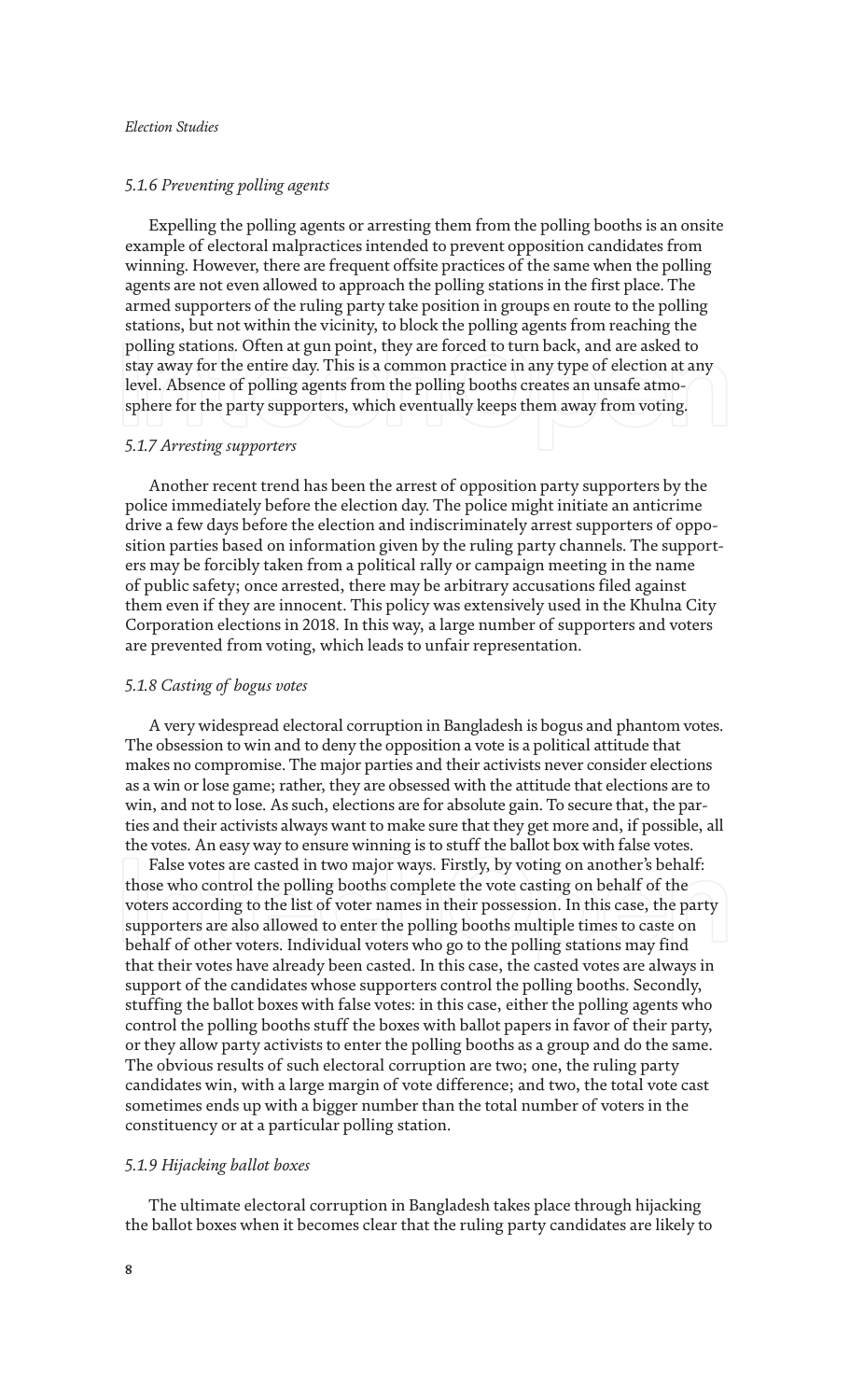lose. Hijacking of ballot boxes involves armed violence and often, the law enforcing authorities are found to be inactive in preventing the crime. The purpose of hijacking is to destroy the casted ballot papers so that in vote counting, the opposition does not win, or the voting process is canceled. Often, the EC and the police do not recognize such irregularities, and no legal challenge is entertained. Sometimes, the EC takes into consideration certain complaints but, in its investigation, the accusations are conveniently found to be baseless.

### **6. An analysis of the mechanism of preventive representation**

The foregoing section demonstrates the various types of means and ways of electoral malpractices and corruptions. It is clear from the discussion that elections are recognized as a means of political legitimacy; however, elections are highly manipulated in favor of the ruling regimes, and against opposition parties. An intimidating electoral atmosphere is deliberately created for the opposition parties so that they cannot take part in elections in the first place. Hence, only one political party represents the people in government, albeit through elections. So elections serve dual purposes—to ensure that the ruling party continues in power, and that the opposition is systematically prevented from representing the people. Theoretically, elections perform the job of selection and de-selection, and no ruling party wants to be removed from power through elections. However, these normal functions of elections are only partially applied in Bangladesh. Why is it so, and what are its implications?

Perhaps the answers to these questions are to be found in the peculiar nature of its political history, party politics, and political culture. Here, we attempt to offer some interpretation of these factors.

The political history, party politics, and political culture are highly interrelated in Bangladesh. The most important of the three is its political history, which officially starts with its independence—a highly charged political issue, which was both highly uniting and dividing at the same time. Independence was achieved after a long civil war in which the AL party led the independence movement and proindependence civil war in association with some other left-oriented minor parties. However, a group of other political parties who were Islamic-oriented and local born, set out to establish a legacy of Pakistan movement prior to the 1947 partition of India, supported the united Pakistan and fought against the independence movement. This pro- and anti-independence divide later became permanently entrenched in Bangladesh politics postindependence. The divide is now so huge, sharp and politically lethal that it divides the entire nation into two camps. The AL, as the leading independence party, capitalized on the entire credit of independence and considers itself the only agent, proprietor, and protector. The party believes only in its own narratives of independence politics, which it then imposes on others. Those who disagree are regarded as anti-independence and, thus, deserve no role and share in politics.

This political history reflects on party politics of the country. Through a multiparty system, the parties are ideologically aligned with secular, religious, and socialist ideologies who maintain a peculiar love-hate relationship. Other than AL and BNP, the remaining political parties command a tiny support base among the people. However, neither of the two parties commands enough support and popularity to win majority seats in the parliament; hence, they form alliances with like-minded parties. This led to the emergence of alliance-based party politics from around the mid-1980s. Since then, the AL commands a 14-party alliance, while BNP commands an 18-party alliance. The AL is leftist-oriented in that it is composed of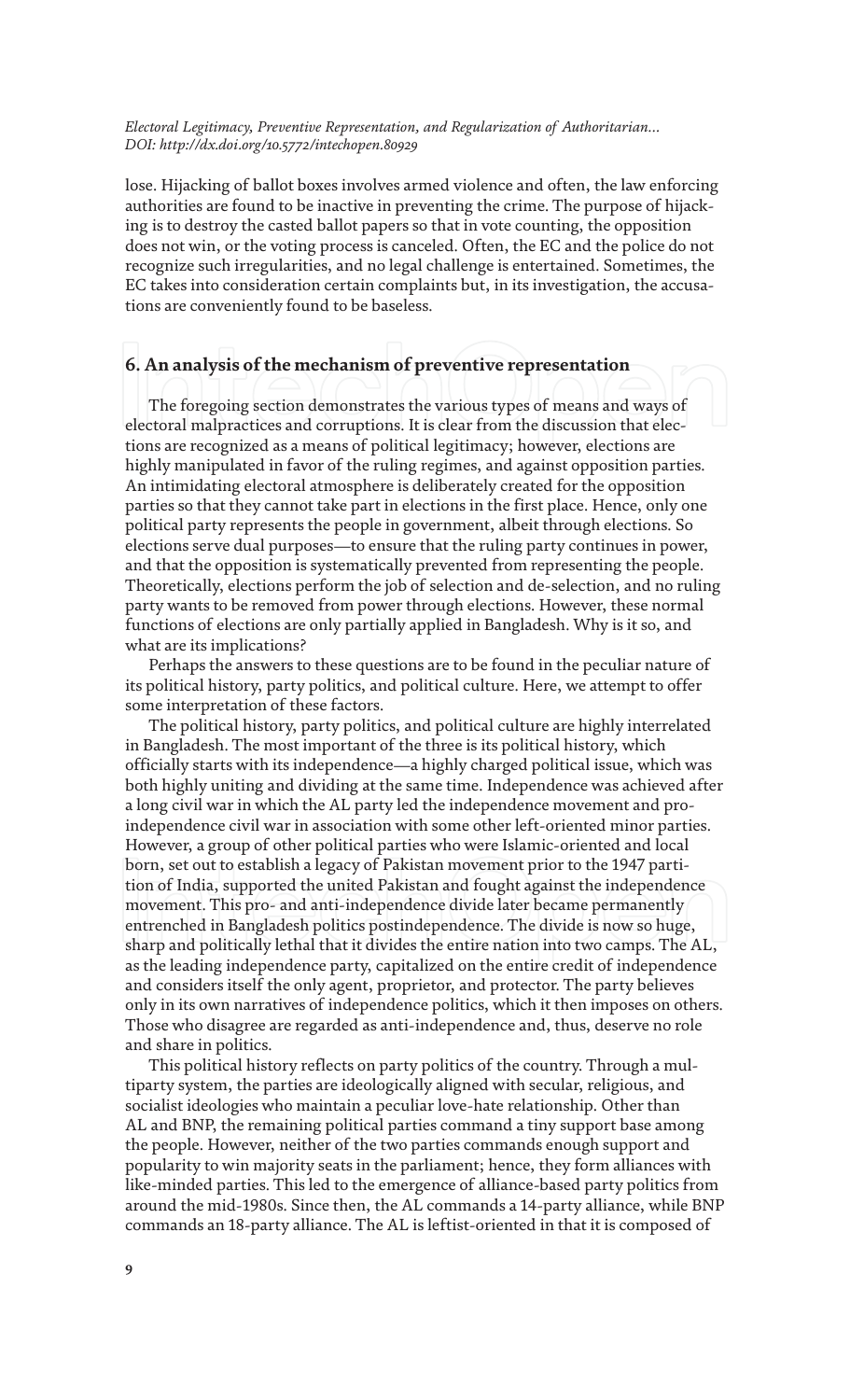secular and socialist-communist parties; while BNP is considered rightist, with its alliance members mostly concerned with religious national identity at the core of their political beliefs.

Despite maintaining an alliance structure, most of the parties, with the exception of a tiny few, have internal factionalism and splinter groups. Some of the parties maintain the same name, but with different leadership. Individually, most of these parties are simply paper based, have no support-base among the people, and are never get elected. Nevertheless, many of them are significant in alliance politics. Their political relevance depends on their close relationship with the mother party, whether AL or BNP. Since 1991, the ruling governments have all been coalitionbased. But, since AL and BNP are the only two major parties, each with an almost equal support base. The system can largely be called a two-party or two-plus party system. Again, the two parties are largely seen as pro-independence versus antiindependence. Ideological differences remain, alongside some of their roles during the 1971 independence conflict, compelling the various political parties to side with a particular alliance against another.

The last factor is political culture, which is also highly subjective to the first factor: political history. In effect, Bangladesh shares a common political history with India and Pakistan prior to independence. From 1757 to 1947, it shares a common political history with the British-united India, and from 1947 to 1971, it shares common political history with a united Pakistan. During these two periods, the popular politics in Bangladesh was essentially the anti-government movement, because politics and government were neither represented nor controlled by the Bangladeshi people. From 1905 to 1971, the anti-government movement was led by one major party though known by three different names—the Muslim League (which fought for Pakistan's independence) which, during independent united Pakistan, splintered to form a new party called Awami Muslim League, and later renamed Awami League (during united Pakistan), and Bangladesh Awami League (in independent Bangladesh). Since 1905, these political parties were primarily anti-government movements. The essential elements of such movements were characterized by sheer distrust, political violence, non-cooperation, disobedience to laws and orders, and public agitation. These became the fundamental characteristics of political and party political culture in Bangladesh [28].

The significance of preventive representation politics in Bangladesh can be found in these three major factors. Since the AL has always persistently and consistently claimed that it is the sole agent, proprietor and defender of independence, it strongly believes that only it has the legitimate claim and right to be in political power. By definition, this implies that other parties have no legitimate right, not only to political power, but also the right to be involved in politics in the first place. These attitudes are clearly reflected in its political behavior when it is in power, as well as when it is outside of that power.

The AL took power during the first 5 years of independence, during when it banned many Islamic and rightist political parties, and toward the end of its regime, it introduced a one-party system in the country. This was one way of claiming ownership of the country along party lines. Between 1996 and 2000, the party returned to power, but before it could consolidate its power base, it was ousted. It returned to power in 2009, and has been in power ever since. Since then, it has successfully institutionalized its political claims with legal backup. For instance: AL's narratives on the day independence was declared, the constitutional status of its founding leader Sheikh Mujib, the history of the independence movement and war, are now constitutionally safeguarded to the point that the official narratives cannot be disagreed on or challenged. Any violation is subject to criminal prosecution.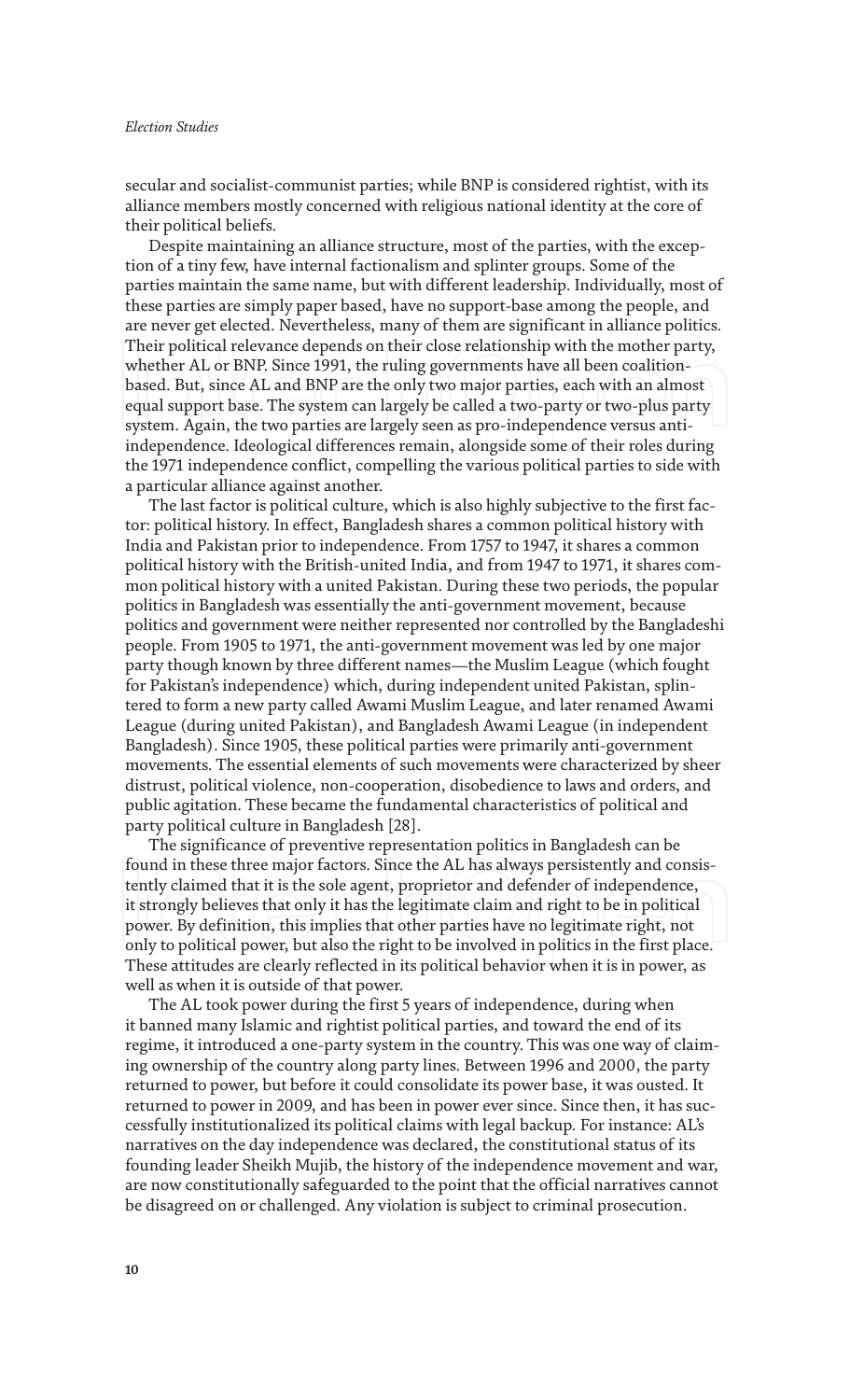Additionally, the current AL government is bent on decimating two political parties—namely, BNP and BJI—either by banning them altogether or by attempts to introduce a formal one-party system like it did in 1974. AL believes that these two parties have no legitimate rights to be involved in politics. Their rationale: BNP is a party established by an army General who is thought be part of a conspiracy that killed Sheikh Mujib and his entire family, save for two daughters, in 1975. Furthermore, BNP maintains a close relationship with Pakistan, the perpetrator of genocide of Bangladeshis in 1971. As for BJI, it directly opposed the independence movement and war, and collaborated with the military regime of Pakistan in 1971. So for, family and political reasons, these two parties have become arch enemies of AL. Hence, since 2010, the AL government has taken a number of initiatives to corner the two parties [29].

Firstly, AL put on trial the three individuals accused of killing Sheikh Mujib and his family; the three were hanged in 2010. They had been arrested and tried earlier during AL's regime in 1996–2000, but were exonerated by BNP's founding leader, then by a Marshall Law Administrator, through the Indemnity Ordinance 1975.

Secondly, in 2013, under the AL government, it reopened and re-tried an infamous murder of an army Colonel named Abu Taher in 1976. The court concluded that it was a cold-blooded murder orchestrated by the BNP leader General Ziaur Rahman, implicating him as a criminal.

Thirdly, the current BNP leader Begum Khaleda Zia, the widow of BNP founder Ziaur Rahman, was evicted from her residence, which is within the cantonment area in Dhaka, by a court order subsequently in 2013. The military had sold the residence to her for a token sum after her husband Ziaur Rahman, then President, was killed in 1981. The AL government, during its earlier 1996–2000 term, had made an abortive attempt to evict her. The eviction clearly involves both personal vengeance and political reason. Personally, Sheikh Hasina, as prime minister, AL leader and one of two surviving daughters of Sheikh Mujib, could never accept that her nemesis, Khaleda Zia, was allowed to enjoy owning a property within the cantonment vicinity. And, politically, in a coup-prone country [30], Hasina could not compromise political security by letting her political opponent and opposition party leader continue to live within the cantonment area.

Fourthly, the AL government revived and proceeded to prosecute all cases that were filed against Khaleda Zia by the army-backed Caretaker Government in 2008. During that time, both Hasina and Khaleda had been arrested and scores of corruption cases were filed against each of them. When Hasina assumed premiership following the 2009 elections, her government withdrew all cases against her, but not those against her opponent. Ever since, Khaleda Zia has been fighting court battles over those and other cases filed against her following her anti-government movement during the 2014 general elections. After a prolonged court battle, Khaleda lost and was imprisoned in February 2018. Her attempts to obtain bail were delayed through official manipulation of time and hearing sessions; at other times, bail applications were blocked by arrest orders in other pending cases. As dozens of politically motivated cases are filed against Khaleda Zia, and their prosecutions are in order with various terms of jail sentence it is likely that her chances that her chances of being released from jail is slim.

Fifthly, the ruling party's strategy is to decimate BNP by targeting its leaders, in the belief that a political party without its leaders will eventually become politically irrelevant. To date, all of BNP's top leaders, but for an insignificant few, are either in jail, have been forced to leave the country, or made to disappear by AL's plainclothes security forces. Others have been so severely tortured, they have become mentally disabled. Those fortunate enough to still be free face regular court battles to settle numerous cases filed against them in various courts throughout the country. In any event, they find themselves constantly in and out of jail.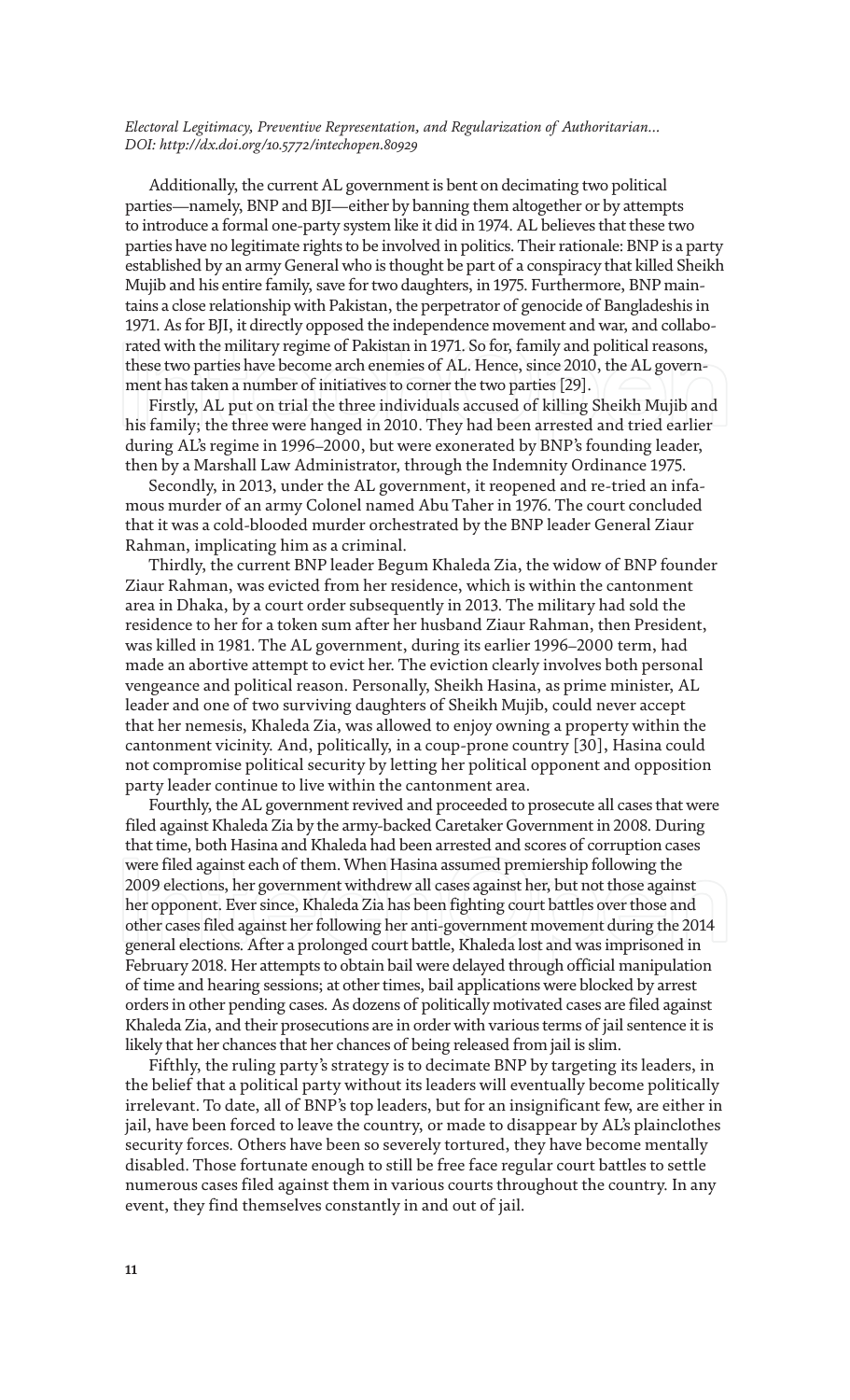#### *Election Studies*

Sixthly, the AL government has been even more ruthless against Jamaat-e-Islami, the party believed to be the symbol for anti-independence. Under the guise of trying for the war crimes in 1971, the AL government arrested all the top leaders of Jamaat and hanged four of the most prominent. One leader died in prison during trial, and another leader was handed a life imprisonment sentence "until death." There are serious concerns and doubts that the so-called International War Crime tribunal is impartial or remotely international at all, as none of the international legal agencies have been included, nor are international legal experts and representatives allowed to attend the hearings. In one case, it inadvertently leaked out that the court decision was written by someone living in a European country, and that all of the evidence and witnesses presented by the government prosecutor were fabricated. In some cases, witnesses willing to testify against the prosecutor were made to disappear by plainclothes police [31]. Alongside these "judicial killings," the government has killed several hundreds of Jamaat leaders, arrested thousands of them, and made them systematically disappear or compelled them to leave the country. Those who choose to remain in Bangladesh risk the same fate; and remain in hiding [32]. Their private properties, businesses, and financial and educational institutions are forcefully taken over either by AL's local party leaders or by corporate syndicates. The case of Islami Bank Bangladesh Limited (IBBL) is a prime example; the party was forced to change its objectives and operating framework, and is facing the prospect of an outright ban.

Seventhly, the AL government has adopted policies to keep public—and sometimes private—administrations and offices away from BNP and Jamaat supporters. This they have done by adopting a three-pronged approach: by sacking opposition supporters from key positions; preventing them from occupying new positions; and, if they somehow are elected, they are either sacked by executive order or arrested on false charges leading to their disqualification. Interestingly, AL's inimical and violent behaviors are not necessarily occasioned or emboldened by its current legal and political authority; in any event, it maintains and displays these same bullying attitudes and behaviors even when it is in opposition. Many instances of AL's violent behaviors during its antigovernment times in 1980s, 1990s, and early 2000s have been well documented [33].

The AL government's ultra-legal behaviors toward these two political parties and others that are similarly defiant—attest to the AL government's staunch "winner takes all" policy. Most importantly, it fosters the culture of political intolerance, vengeance, noncompromise, police brutality, judicial killings, legal predatory arrest and torment, and denial of rights, including right to life. In such an authoritarian context, what purposes do elections signify?

If elections are taken as indicators, then the AL government would be regarded as highly democratic, since numerous elections were held between 2010 and 2018: 492 Upazila (sub-district) elections, 64 district level elections, and numerous other municipal and city corporations' elections to date (mid-2018). The national parliamentary elections are due in early 2019.

These regularly held elections would be sufficient to certify the government's avowed democratic label. However, if one delves deeper into the internal characteristics of those elections, one would find that the reality is more like the picture presented in the earlier section of this chapter. The opposition electoral contestation and representation is systematically prevented, with the ruling party, election commission, the police, and government, collectively ensuring that only the ruling party candidates win. The EC is no longer a neutral national agency, and the police is no longer a neutral law enforcement agency. And, above all, the government does not represent the interest of its citizens; rather, to rephrase Abraham Lincoln, it is a government of the party, by the party, and for the party. Therefore, it is clear that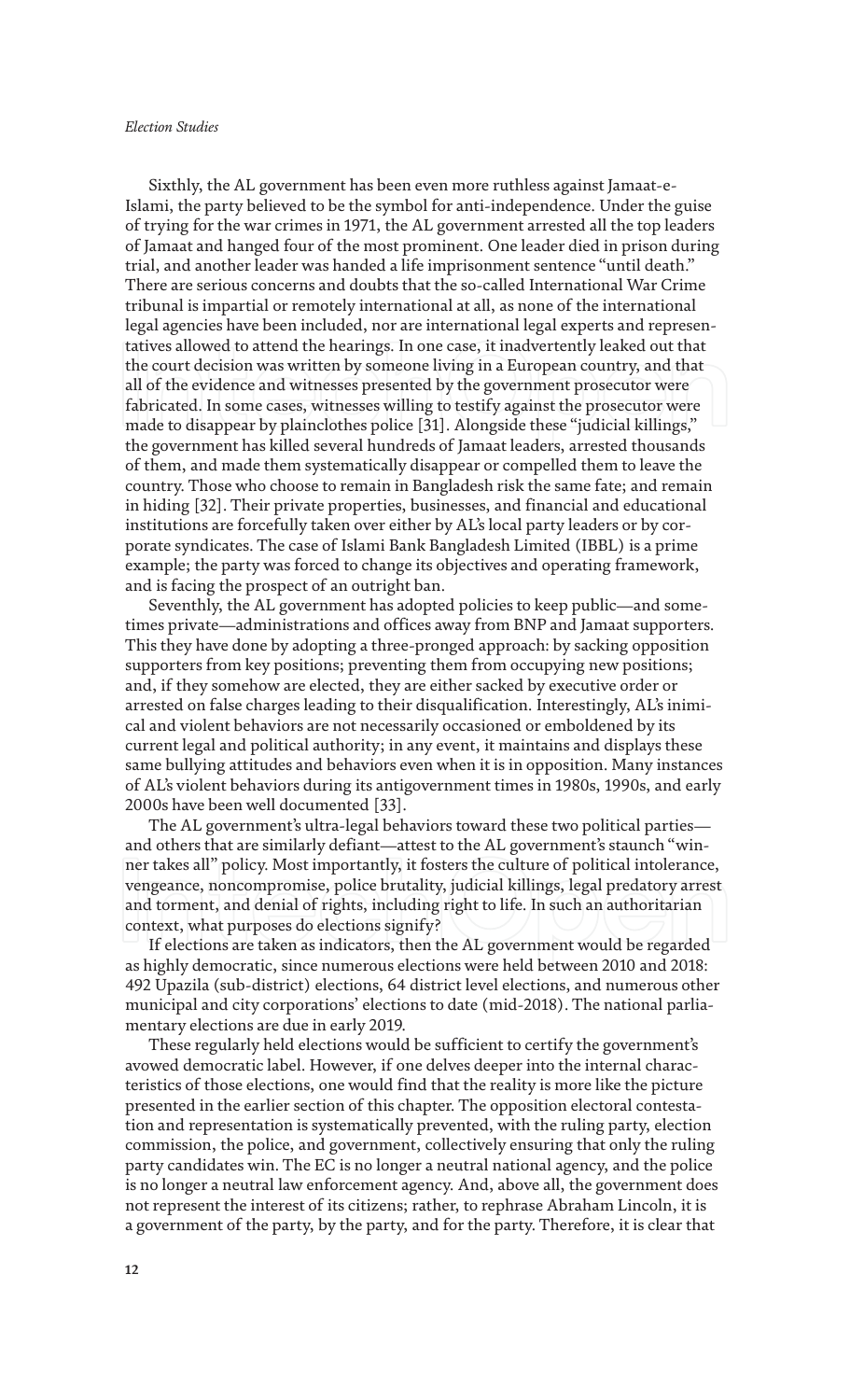elections in Bangladesh are not used as a means for fair representation of the people in the government; rather, elections are used as legitimizing labels for the authoritarian democracy and its regularization.

### **7. Conclusion**

Democratization has been a popular political trend over the past several decades. As democracy denotes peoples' participation in politics and peoples' rule, democratization entails elections. Indeed, elections are considered to be the most visible criterion for democracy, as various "illiberal," semi-, or nondemocracies also hold regular elections so as to claim or enjoy democratic legitimacy. However, it is this apparent legitimizing function of elections that has suppressed its true meaning and significance: as equal political opportunities for all and fair representation of the people in the government.

This chapter argues that the electoral practices and politics in Bangladesh substantiate the above-mentioned claim. Due to certain peculiarities of the local politics in Bangladesh, political parties in power generally tend to claim an absolute control in political and other resources for which the people have equal rights to claim. Of the parties in Bangladesh, Awami League and its current ruling government are the most predatory, authoritarian, intolerant, and repressive. Since its current regime began in 2009, the AL-led government has conducted many elections at national, regional, and local levels. However, those elections are marred with various electoral malpractices and corruptions such as the arrest, imprisonment and murder of opposition party candidates and their supporters; preventing the opposition from filing their nominations, holding meetings and conducting election campaigns; controlling and obstructing polling stations on election day; stuffing ballot boxes with false votes; hijacking the ballot boxes; and much, much more. The objectives of these malpractices are to prevent the opponents from contesting, and to ensure that AL's candidates win. Literally, the election festivity goes on almost year-round. Even though these are apparently elections, the preventive and threatening mechanisms that the AL government applies make the elections useless as a means of representation. While the elections serve to certify the democratic nature of the government, in essence, they regularize and preserve the authoritarian regime's continuity in power.

## **Author details**

Moniruzzaman M. Department of Political Science, International Islamic University Malaysia, Kuala Lumpur, Malaysia

\*Address all correspondence to: mmzaman@iium.edu.my

## IntechOpen

© 2018 The Author(s). Licensee IntechOpen. This chapter is distributed under the terms of the Creative Commons Attribution License (http://creativecommons.org/licenses/ by/3.0), which permits unrestricted use, distribution, and reproduction in any medium, provided the original work is properly cited. Cc) BY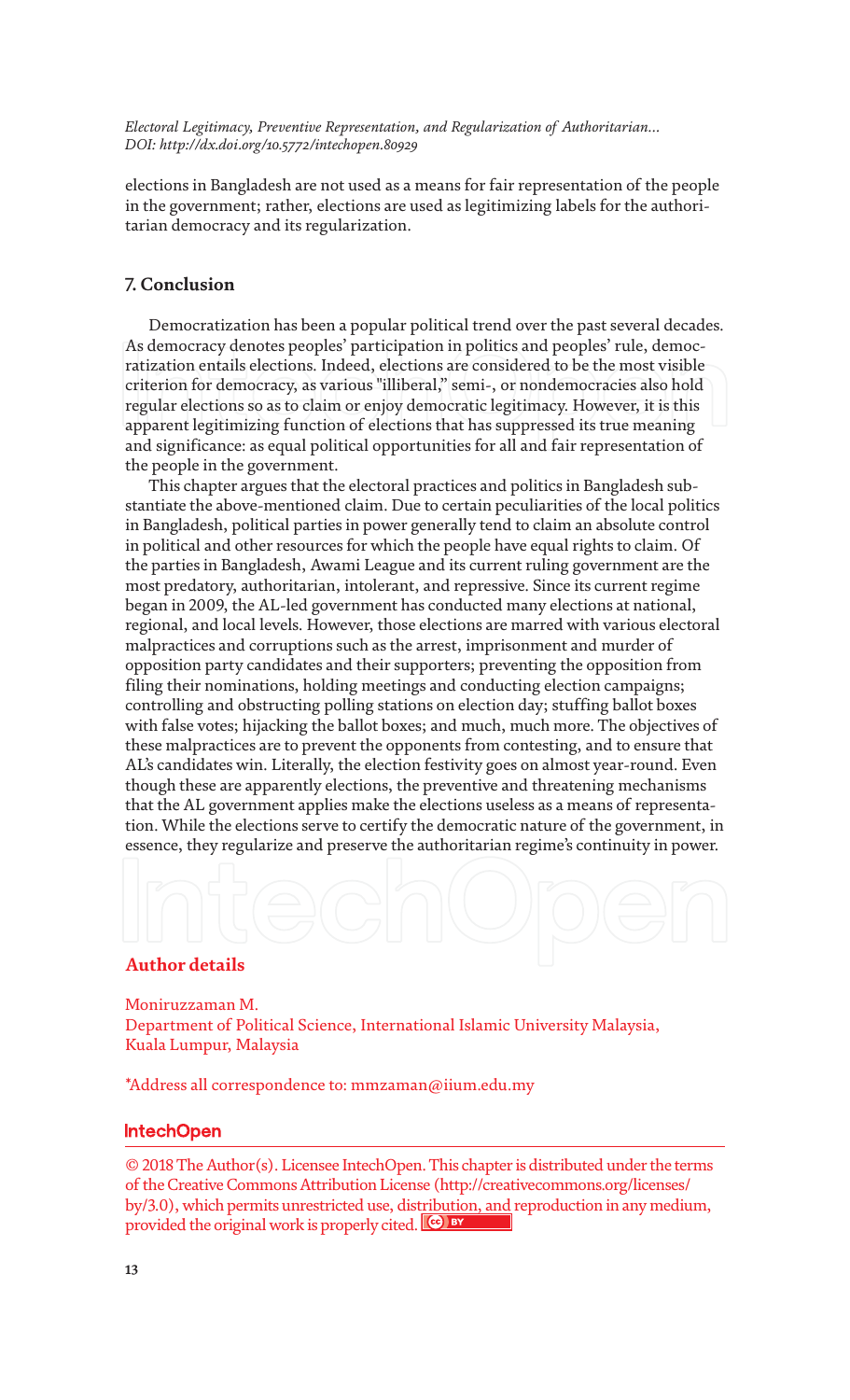## **References**

[1] Huntington SP. The Third Wave: Democratization in the Late Twentieth Century. Oklahoma: University of Oklahoma Press; 2011

[2] Abushouk AI. The arab spring: A fourth wave of democratization? Digest of Middle East Studies. 2016;**25**(1):52- 69. DOI: 10.1111/dome.12080

[3] Diamond L. A fourth wave or false start? Democracy after the arab spring. Foreign Affairs. **2011**:5-9

[4] McFaul M. The fourth wave of democracy and dictatorship: Noncooperation transition in the postcommunist world. World Politics. 2002;**54**:212-244. DOI: 10.1353/ wp.2002.0004

[5] Drezner DW. The fourth wave of democratization? Foreign Policy. 2005. Available from: https://foreignpolicy. com/2005/03/24/the-fourth-wave-ofdemocratization [Accessed: 09-07-2018]

[6] Elisabeth C, Farrell DM. Electoral systems and election management. In: Lawrence LD, Neimi RG, Norris P, editors. Comparing Democracies: Elections and Voting in the 21st Century. London: Sage; 2010. pp. 25-44. DOI: 10.4135/9781446288740.n3

[7] Dunn J. Democracy: A History. New York: Atlantic Monthly Press; 2006. 248 p

[8] Kaplan T. Democracy: A World History. Oxford: Oxford University Press; 2014. 176 p

[9] Pirenne H. Early Democracies in the Low Countries: Urban Society and Political Conflict in the Middle Ages and the Renaissance. New York: W. W. Norton & Company; 1971. 288 p

[10] Lijphard A. Democracies: Patterns of Majoritarian and Consensus Government in Twenty-One Countries. New Haven: Yale University Press; 1984. 232 p

[11] Chadda M. Building Democracy in South Asia: India, Nepal, Pakistan. Boulder: Lynne Rienner Pub; 2000. 247 p

[12] Cheeseman N. Democracy in Africa: Successes, Failures, and the Struggle for Political Reform. Cambridge: Cambridge University Press; 2015. 268 p

[13] McClintock C. Electoral Rules and Democracy in Latin America. Oxford: Oxford University Press; 2018. 336 p

[14] Booth JA, Seligson MA. The Legitimacy Puzzle in Latin America: Political Support and Democracy in Eight Nations. Cambridge: Cambridge University Press; 2009. 376 p

[15] Bleck J, van de Walle N. Electoral Politics in Africa since 1990: Continuity in Change. Cambridge: Cambridge University Press; 2018. 320 p.

[16] Dieter N, Grotz F, Hartmann C, editors. Elections in Asia and the Pacific: A Data Handbook. Vol. 1. Middle East, Central Asia, and South Asia, Oxford: Oxford University Press; 2002. 776 p

[17] Zakaria F. The Future of Freedom: Illiberal Democracy at Home and Abroad. New York: W. W. Norton & Company; 2007. 301 p

[18] Riaz A. Bangladesh: A Political History since Independence. London: I.B. Tauris & Co Ltd; 2016. 352 p

[19] Islam SS. Elections and politics in the post-ershad era in Bangladesh. Asian and African Studies. 2001;**10**(1):160-173

[20] Huque AS, Hakim MA. Elections in Bangladesh: Tools of Legitimacy. Asian Affairs. 1993;**19**(4):248-253. DOI: 10.1080/00927678.1993.10553532